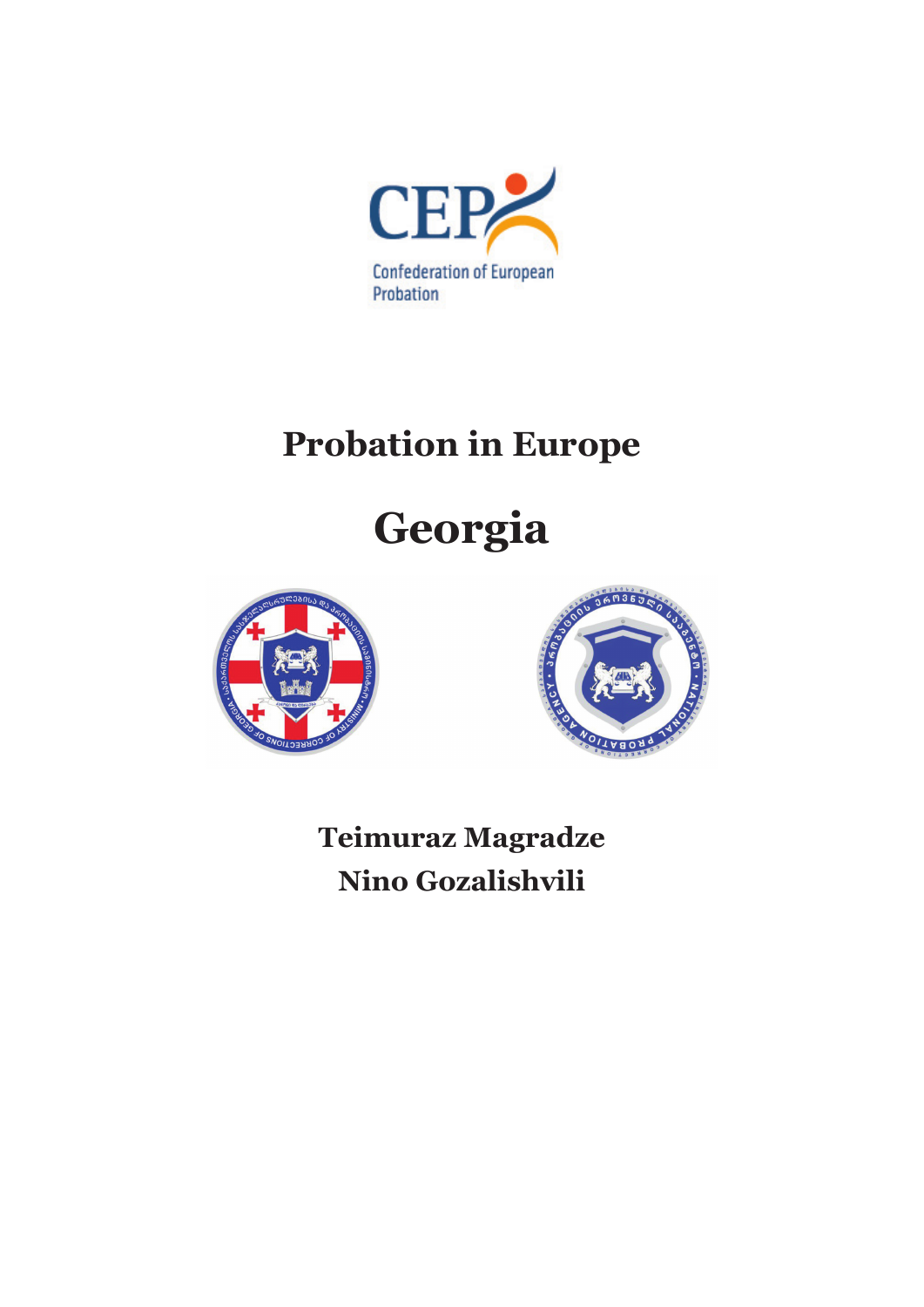

## **Probation in Europe**

Georgia

#### **Teimuraz Magradze**

Ministry of Corrections of Georgia Deputy Head of National Probation Agency temomagradze@yahoo.com

#### **Nino Gozalishvili**

Senior specialist of International relations, PR and IT technologies department National Probation Agency Assistant Professor at Iv. Javakhishvili Tbilisi State University gozalishvilinino@gmail.com

December 2016

Edited by: **Anton van Kalmthout Ioan Durnescu**

ISBN/EAN: 978-90-820804-0-7

This publication was funded by the Ministry of Justice and Safety of the Netherlands and the Dutch foundation *Stichting Nationale Reclasseringsactie*

Published by:

CEP, Confederation of European Probation P.O. Box 8215 3503 RE Utrecht The Netherlands www.cep-probation.org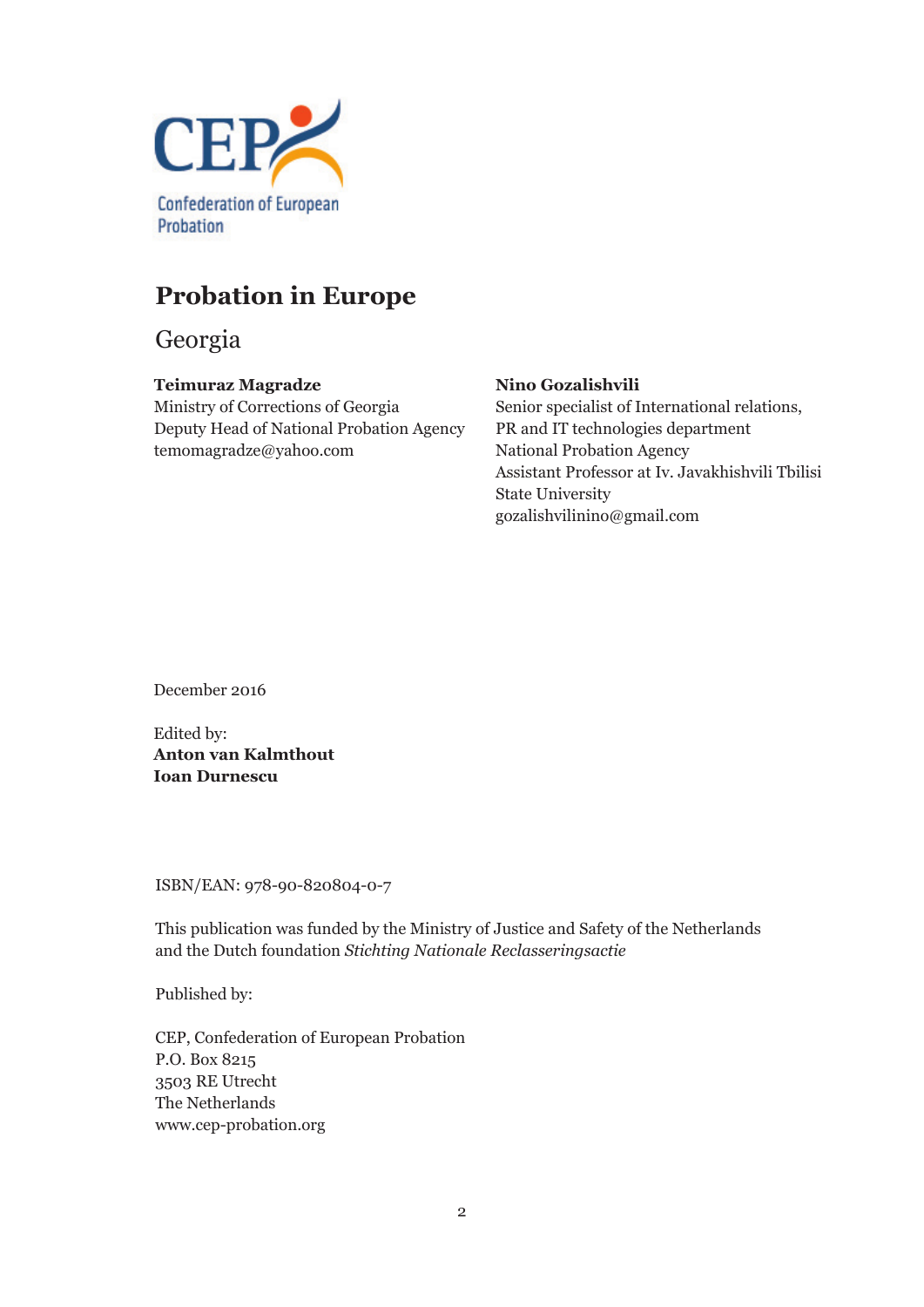## **Table of contents**

| 1. Introduction                                                         | $\overline{4}$ |
|-------------------------------------------------------------------------|----------------|
| 2. Historical Development of the Probation System                       | 5              |
| 3. Legislative Basis of the Probation System                            | 6              |
| 4. The Organization of Probation Services                               | 8              |
| 5. Different Stages of the Criminal Justice Process                     | 12             |
| 6. Probation Methodology                                                | 21             |
| 7. Finances, Accounting, Registration Systems and Evaluation Procedures | 23             |
| 8. Societal Support and Clients' Views                                  | 24             |
| 9. Probation Clients Rights                                             | 25             |
| 10. Developments to be expected                                         | 26             |
| 11. Important Publications                                              | 27             |
| 12. Main Addresses, Phone & Fax Numbers, E-mail Addresses, Home Pages   | 27             |
| Annex <sub>1</sub>                                                      | 28             |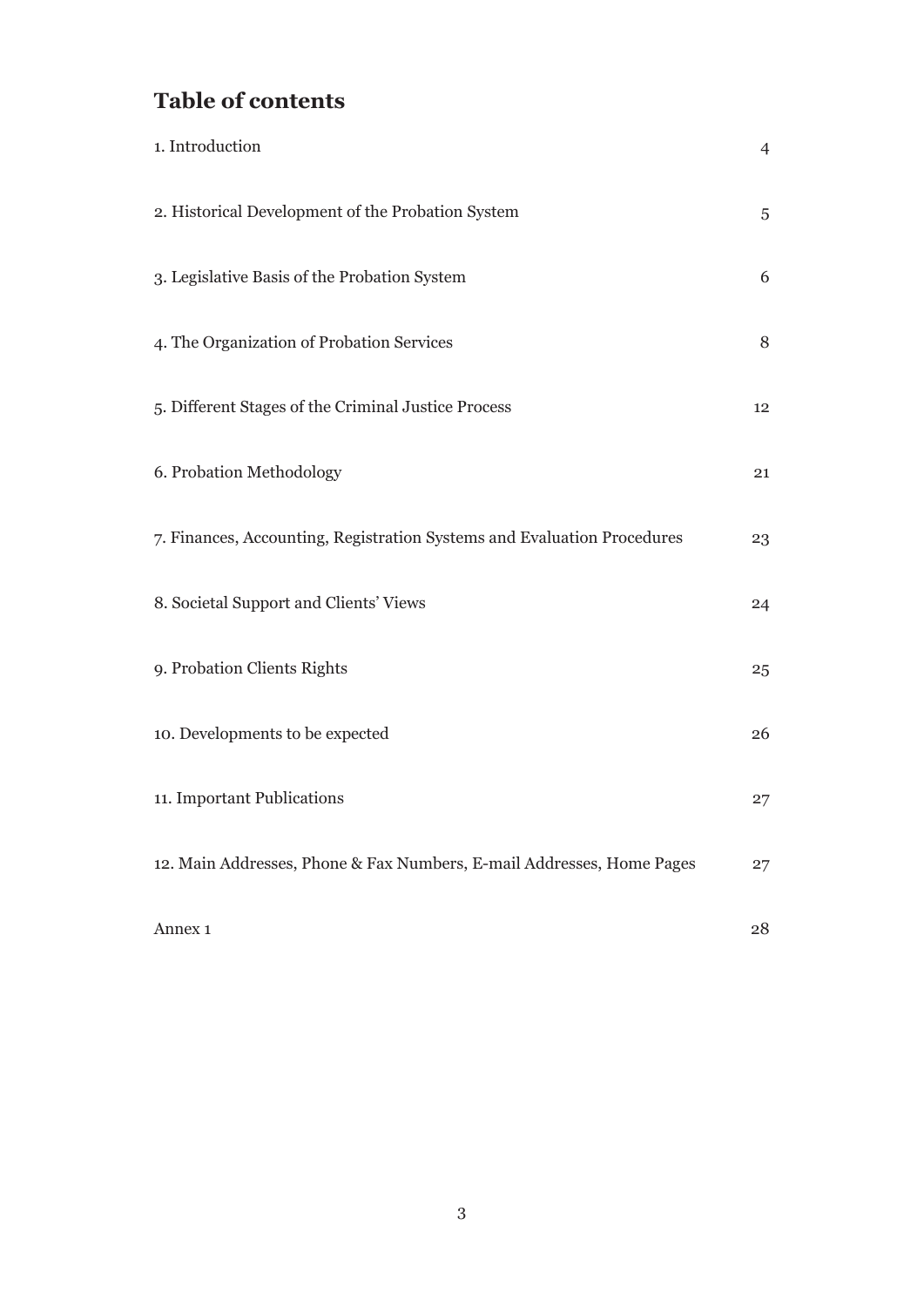## **1. Introduction**

#### **1.1. Probation organization**

After the independence of Georgia, the probation service came under the Ministry of Internal Affairs and later, in 2001, the probation service moved under the Ministry of Justice of Georgia. As of 04 February 2009, the National Probation Service has been under the remit of the Ministry of Corrections and Legal Assistance and later became a sub-ministerial agency. Since 1st January 2010, National Probation Service changed its status to LEPL (Legal Entity of Public Law) National Agency of Non-custodial Sentences and Probation. The goals of the National Probation Agency include enforcement of legal acts determined by the law, prevention of new crimes, ensuring public safety and facilitating inmate re-socialization and rehabilitation. Currently, the Agency has 11 regional bureaus and 64 probation offices and 1 Limited Liberty Establishment (halfway house) countrywide.

#### **1.2 Probation activities in a nutshell**

Harmonization of the Georgian Criminal Code with international standards generated the necessity for reforms in the probation system of the country. Along with the changes made in legislative regulations, the bureaus and offices of the probation service have also been equipped with modern technologies. The probation service hired new employees on the basis of open competitions, prepared clear-cut job descriptions for its personnel and also arranged relevant trainings. Electronic monitoring system was improved and at the same time, probation officers started working on the assessment of risks and individual sentence planning. This method makes it possible to plan targeted measures for crime prevention. One of the key indicators of successful reforms in National Probation Agency is dynamics of reoffending. There has been an obvious decrease in the rate of reoffending in the recent years and in 2015, the rate of reoffending in Georgia was only 2.35%.<sup>1</sup> Specific nature of the National Probation Agency and a large number of probationers necessitate permanent improvement of professional skills of the employees; therefore, the Probation Agency provides both theoretical and practical trainings for the staff on regular basis. The trainings are held at the Penitentiary and Probation Training Centre (PPTC).

The introduction of new methods of Risk Assessment and Individual Sentence Planning has proved to be very successful, particularly in terms of estimating risks of crime recurrence and in providing efficient measures for crime prevention. One of the most important changes in the Georgian legislation was related to the implementation of the community service sentence in 2011. According to these changes, probation bureaus are responsible for the selection of the type and duration of community service. The Agency has established a database of workplaces for community service, which enables it to offer a variety of jobs based on the skills and physical abilities of probationers.

One of the services provided by the Agency is organizing video conferences between inmates and their family members or friends. The service is run by the probation bureaus and is available in 5 penitentiary establishments and 7 probation bureaus countrywide.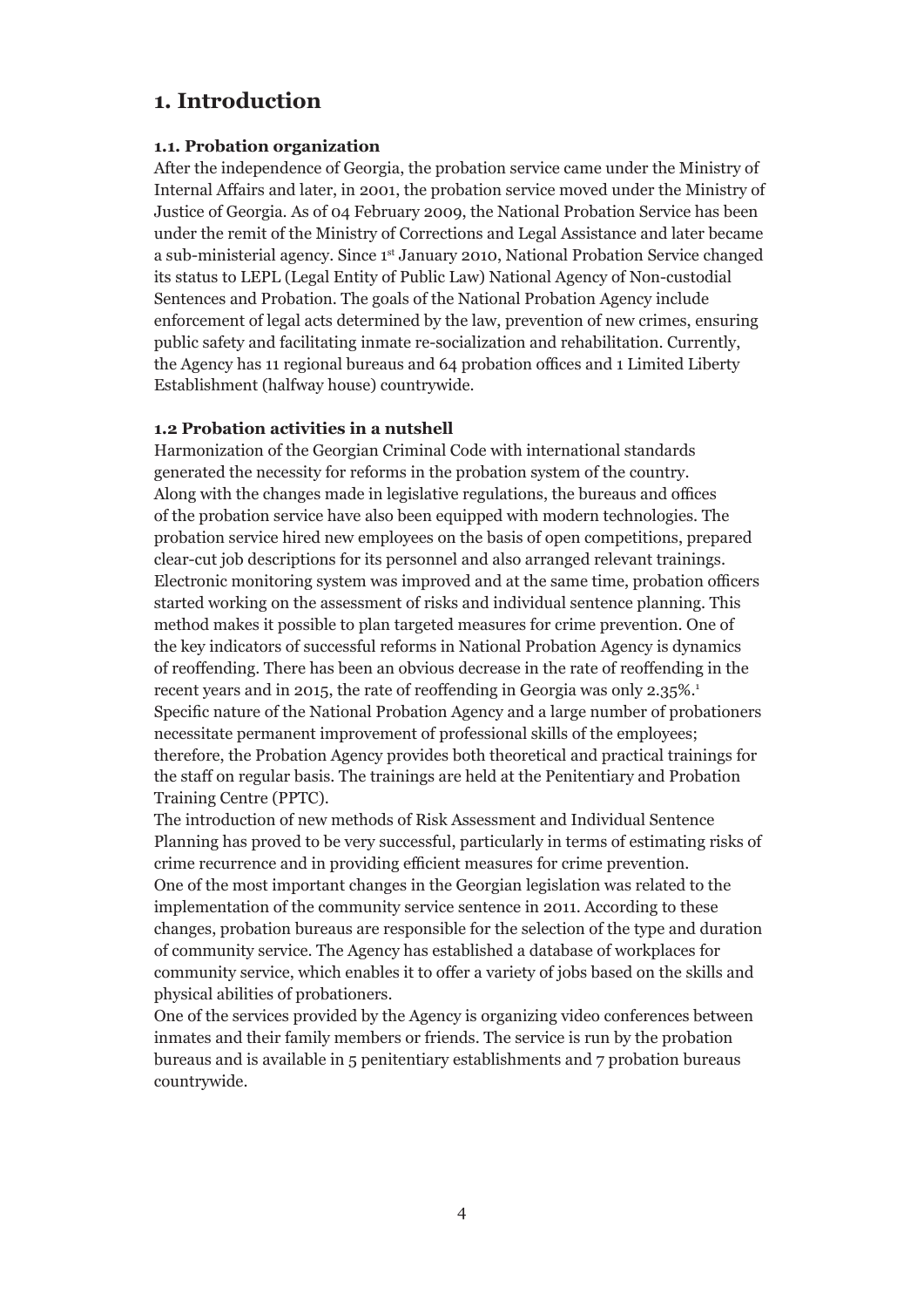Due to the joint efforts of the National Probation Agency and some non-governmental organizations, probationers are involved in various projects that offer psychosocial rehabilitation, medical assistance, and also educational and vocational trainings. The Agency assists probationers in finding jobs in private companies.

#### **1.3 General remarks about the implementation of Probation Rules**

In 2007, the Parliament passed a new Law, which defines the procedures related to the execution of Non-custodial Penalties and Probation. The probation system of Georgia has been developing in compliance with the values and principles of the European Probation Rules. Based on the changes in the national legislation made in March 2016, the National probation Agency prepares individual pre-sentence reports on alleged offenders in order to assist the judicial authorities in determining appropriate sanctions or measures. Under the Juvenile Justice Code adopted in 2015, pre-sentence reports regarding juvenile offenders are obligatory. Under the same Juvenile Justice Code, electronic monitoring system was introduced in regard to juvenile offenders. As of 2017, the National Probation Agency plans to initiate introduction of electronic monitoring system as a tool for supervision of adult offenders as well. Along with other sanctions, community service is one of the most widely practiced sanctions carried out by National Probation Agency.

### **2. Historical Development of the Probation System**

#### **2.1 History from the origins to 2010**

Before 2001, the National Probation Agency came under the Ministry of Internal Affairs. In 2001, the Ministry of Justice assumed the responsibility for the control and supervision of probationers.

In 2007, the Parliament of Georgia passed a new Law defining the procedures of executing non-custodial penalties and probation. According to the new law, the Department of Non-custodial Sentences and Probation was integrated into the Ministry of Justice. The Department fulfilled the obligations imposed by the legislation, and controlled duties of offenders provided in the law mentioned above. On 17 July 2007, a sub-department - Non-custodial Sanctions and Probation Service was formed under the Ministry of Justice. Under the new law, probation bureaus were directly integrated into the territorial units of the National Probation Service. On 04 February 2009, the National Probation Service was integrated into the Ministry of Corrections and Legal Assistance. On 01 January 2010, National Probation Agency changed its status to L.E.P.L (Legal Entity of Public Law) National Agency of Execution of Non-custodial Sentences and Probation. Goals of the National Probation Agency include the enforcement of legal acts determined by law, prevention of re-offending, ensuring public safety, facilitating re-socialization and rehabilitation of the probationers.

In 2010, the National Probation Agency joined the European Organization for Probation (CEP). This was recognition of successful reforms implemented in the probation system of Georgia. CEP membership is also a great challenge, which obliges the Agency to carry on further reforms and ensure that the results of these reforms are irreversible.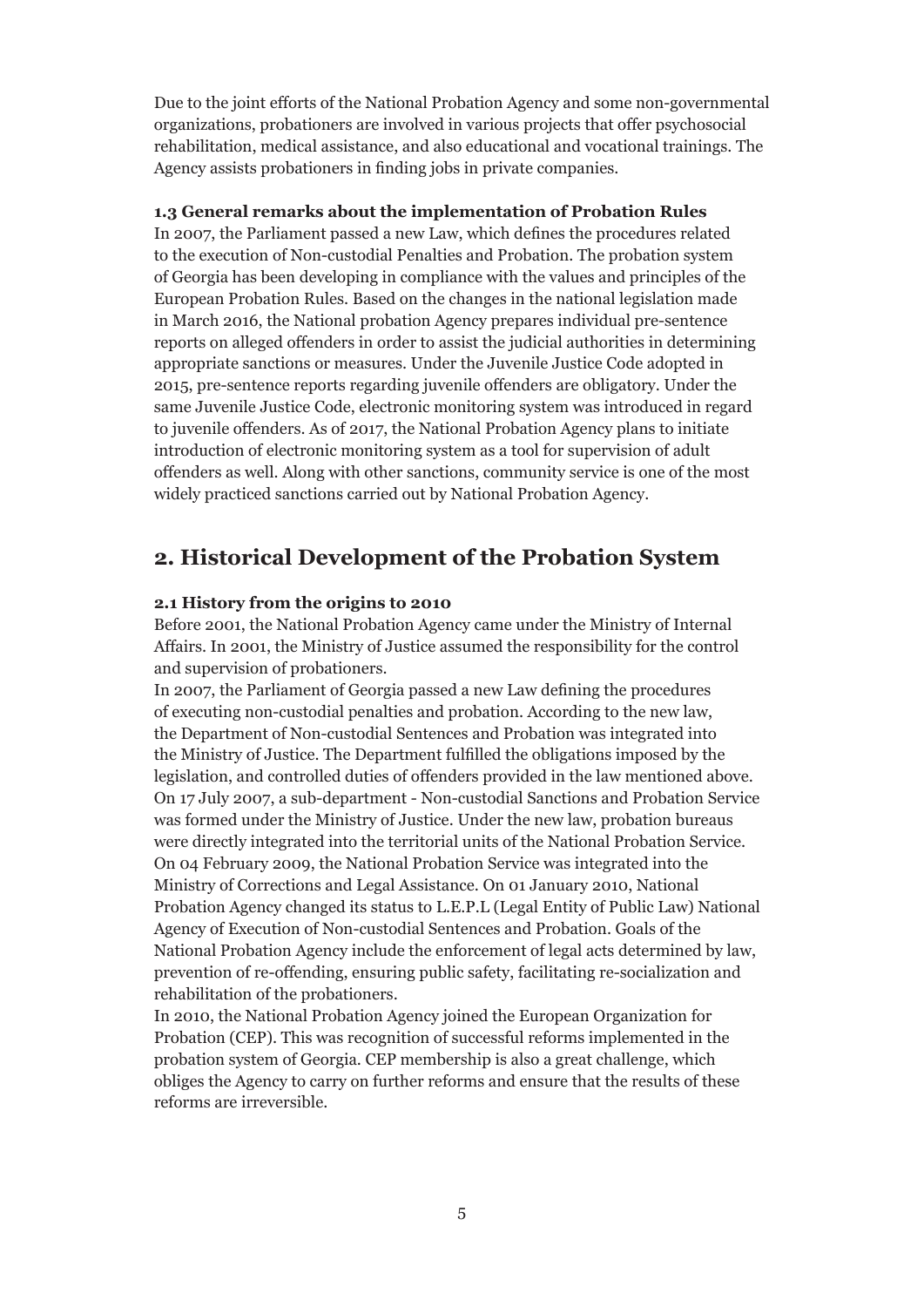#### **2.2 Recent history from 2010 to 2016**

Since 2010, Georgia has gradually introduced mediation and diversion program. Social worker plays an important role in the diversion process of the offender. Within 3 days from prosecutor's request for referral of the1 case, a social worker meets juveniles and their parents to clarify their future cooperation.

In 2014, Limited Liberty Establishment (Halfway House) for adult offenders was opened. This Establishment is for the inmates whose sentence of imprisonment is changed with liberty restriction, based upon the decision of the local board. Also for the offenders who are sentenced to liberty restriction by the court (will be enacted from January 2017). The main goal of the institution is rehabilitation of inmates and their preparation for release.

On the territory of liberty deprivation establishment, inmates are given the opportunity to work and receive salary. There is a pasta factory, bread bakery and a wood carving enterprise on the premises of the Limited Liberty Establishment (Halfway House), where inmates can work and get paid for their work. The multiprofile educational centre offers inmates an opportunity to acquire new trades such as an electrician, computer engineer, stylist and etc.

In September 2015, a new non-custodial form of penalty - house arrest was introduced on the basis of the Juvenile Justice Code. This sentence is executed by the National Probation Agency with the help of the electronic monitoring system. This alternative sanction serves for liberalization of the criminal justice system and its main goal is to avoid incarceration of juveniles.

Juvenile Justice Code was adopted on 01 January 2015, based on conventional principles of law, Convention on the Rights of the Child, and the Constitution of Georgia.

Based on the juvenile justice code, the National Probation Agency is responsible for preparing individual assessment reports of juvenile offenders at pre-sentence stage of the criminal trial. Reports are prepared by social workers of the National Probation Agency.

National probation agency actively continues to work with the court, prosecution and representatives of self- government institutions in order to increase the use of noncustodial sentences.

## **3. Legislative Basis of the Probation System**

Goals of the National Probation Agency include prevention of new crimes, ensuring public safety and facilitating inmate re-socialization and rehabilitation. The goals of the National Probation Agency are fulfilled through offenders' risks and needs assessment, individual sentence planning, electronic monitoring and control over offenders, support to his/her re-socialization and rehabilitation and provision of assistance.2 The National Probation Agency aims to reduce reoffending by establishing positive relationships with offenders. The Agency contributes to the public safety and fair administration of justice. The National Probation Agency, its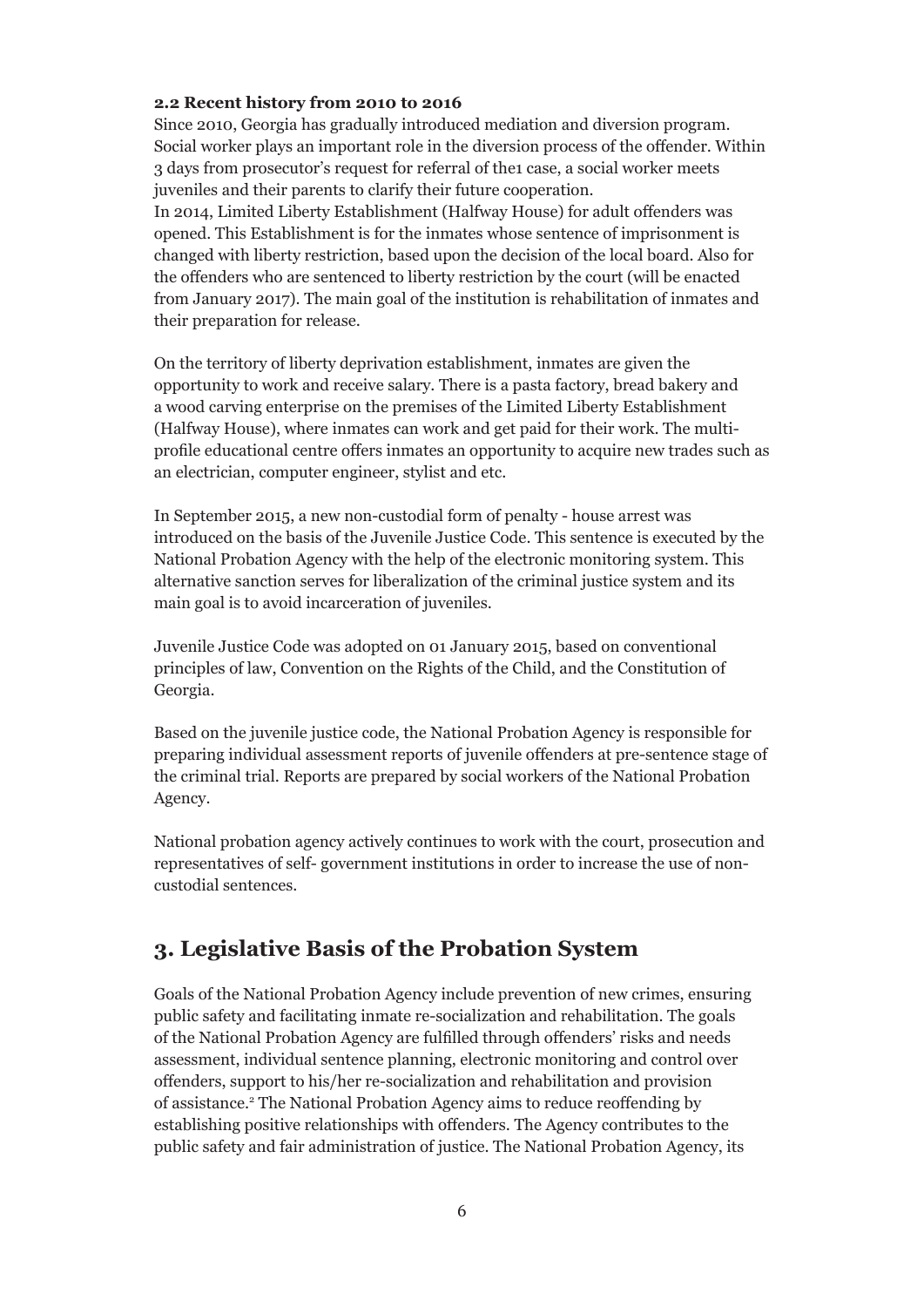duties and responsibilities, as well as its relations with the public authorities and other bodies, are defined by the national law.<sup>3</sup>

#### **3.1 Legislative basis**

The legal basis of the probation system are: the Georgian constitution; the Law on Procedure of Execution of Non- custodial Sanctions and Probation; the Juvenile Justice Code; the Criminal Code; The Prison Code; Regulations of the National Agency of Execution of Non-Custodial sentences and probation; Typical Regulation of Probation Bureaus; Regulations on the Standing Commission of the National Probation Agency on Annulment of Non- custodial Penalties; Law on the Approval of Principles, Rules and Forms of Compiling Individual Sentence Plan, its implementation and assessment of risks of the offender; Orders of the Minister of Corrections as well as other legal acts .

There are no records about Probation in the Georgian Constitution, but probation agency is a legal entity of public law and it extends all obligations as other public institutions. Constitution protects probationers by granting rights stated in Chapter 2, on fundamental rights and freedoms.

In the Georgian legislation there are no rules to define the type of offences and/or offenders that come under the attention of the probation service. The court decides what sentence is appropriate for every individual crime.

The "Law on Procedure of Execution of Non-custodial Penalties and Probation" consists of 47 articles and is regulates important issues related to Georgian noncustodial sentences and probation.

International acts, together with national laws, also represent legal basis for the probation system in Georgia. Among them are following legal documents: United Nations Standard Minimum Rules for Non-custodial Measures (The Tokyo Rules) Adopted by the General Assembly resolution 45/110 of 14 December 1990; Recommendation CM/Rec (2010)1 of the Committee of Ministers to member states on the Council of Europe Probation Rules (Adopted by the Committee of Ministers on 20 January 2010 at the 1075th meeting of the Deputy Ministers).

#### **3.2 Mission and mission statement**

The goals of the National Probation Agency are:

- Enforcement of legal acts determined by the law on Procedure of Execution of Non-custodial Sanctions and Probation,
- Prevention of re-offending,
- Ensuring public safety,
- − Re-socialization of offenders (his/her integration into society) and their rehabilitation (correction of a convict and his/her return to society).

The National Probation Agency achieves its goals through offenders' risks and needs assessment, individual sentence planning, obligatory surveillance and control over offenders, support their re-socialization and rehabilitation and provision of assistance. National Probation Agency, with the agreement of the Minister of Corrections and Probation of Georgia, is authorized to finance cultural, social, health care and other activities, aimed at helping probationers in re-socialization and rehabilitation, from its own incomes.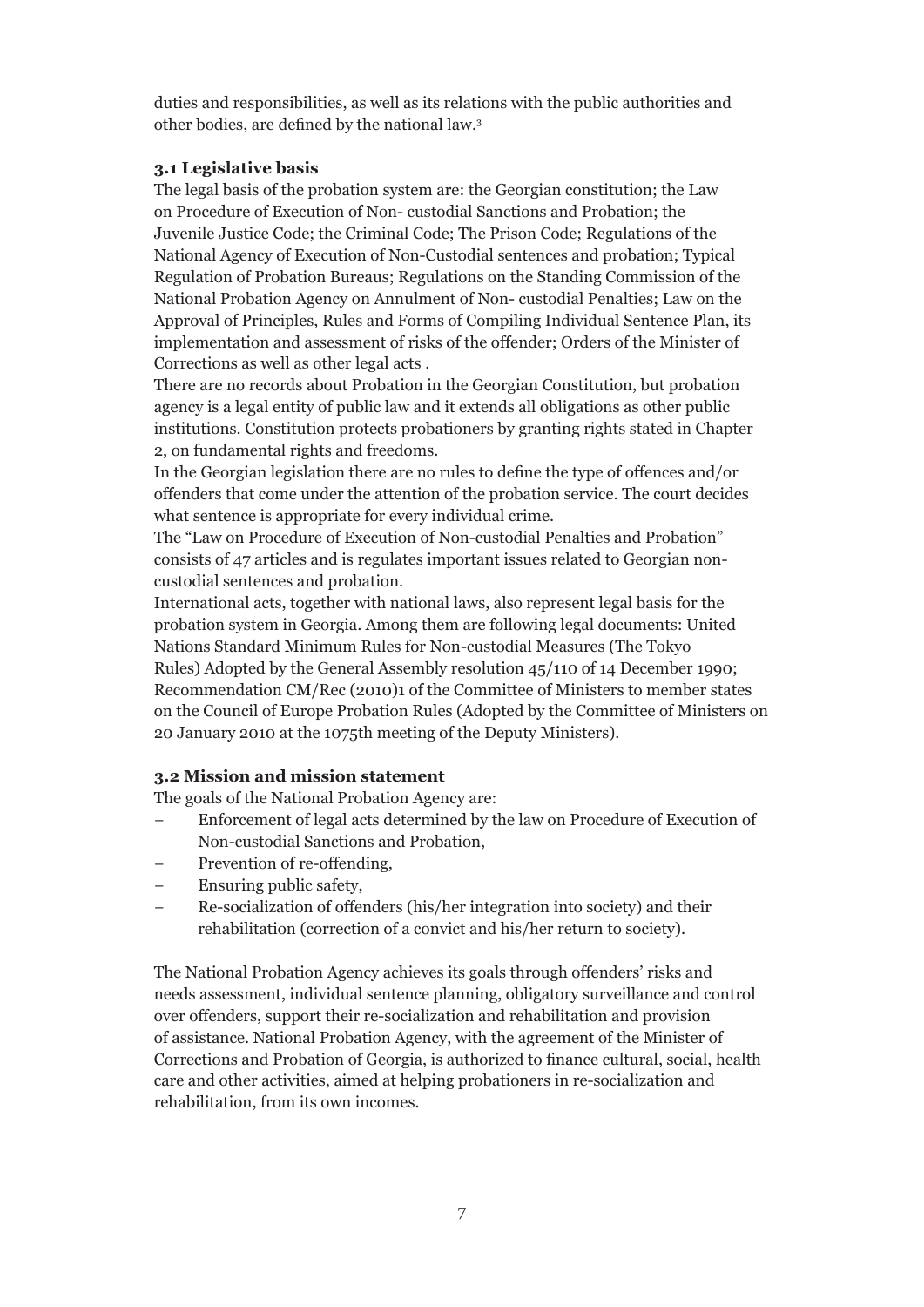#### **3.3 Crime prevention**

The mission of the probation supervision system includes prevention of repeated offences. In addition to direct work with offenders the probation supervision system carries out various crime prevention projects for different risk groups of crime. Probation officers are active in arranging local level cooperation including organizing and attending seminars, organizing information meetings with probationers and involving them in social activities as well as in special training programs (such as" planning the future", overcoming prison stress etc.).

#### **3.4 Victim assistance**

Under Georgian law there is no obligation for probation officers to see victims and offer them help. Institutions for victim protection in Georgia are not run by probation services, but by other institutional or private organizations created within the framework of the Law on Assistance to Victims of Violence

#### **3.5 Volunteers involvement**

Public Sector in Georgia does not admit volunteers. Since probation in Georgia is a government entity there are no volunteers working within the service.

## **4. The Organization of Probation Services**

All probation staff is selected via an open government call for application. Once selected, they undergo special programs for the employees of National Probation Agency at the Penitentiary and Probation Training Center, which is a legal entity of public law under the governance of the Ministry of Corrections. After a 14 day training program, selected candidates are examined and assessed according to the procedures of the Penitentiary and Probation Training Center. Only after passing exams the candidates are appointed by the Order of the head of National Probation Agency. In some cases there is 3 months probation period. The staff list and the budget of the National Probation Agency are approved by the Head of the National Probation Agency in agreement with the Minister of Corrections of Georgia. There is sufficient staff for probation cases; however management is continually trying to increase the number of staff to enable the delivery of more services. Probation officers prepare pre-sentencing reports and other reports for the court according to national legislation.

#### **4.1 Main Characteristics**

The National Probation Agency is a legal entity of public law under the jurisdiction of the Ministry of Corrections of Georgia. The authority of the National Probation Agency is defined by the statute that is approved by the Minister of Corrections of Georgia. Before 2001 probation agency fell under the remit of the Ministry of Internal Affairs of Georgia, in 2009 probation became part of the Ministry of Justice and in the same year it became a legal entity of public law under the remit of the Ministry of Corrections of Georgia. The head of the agency has three deputies that manage different divisions of the probation agency. The Deputy Head of the National Probation Agency is appointed by the Head of the National Probation Agency by agreement with the Minister of Corrections. The head of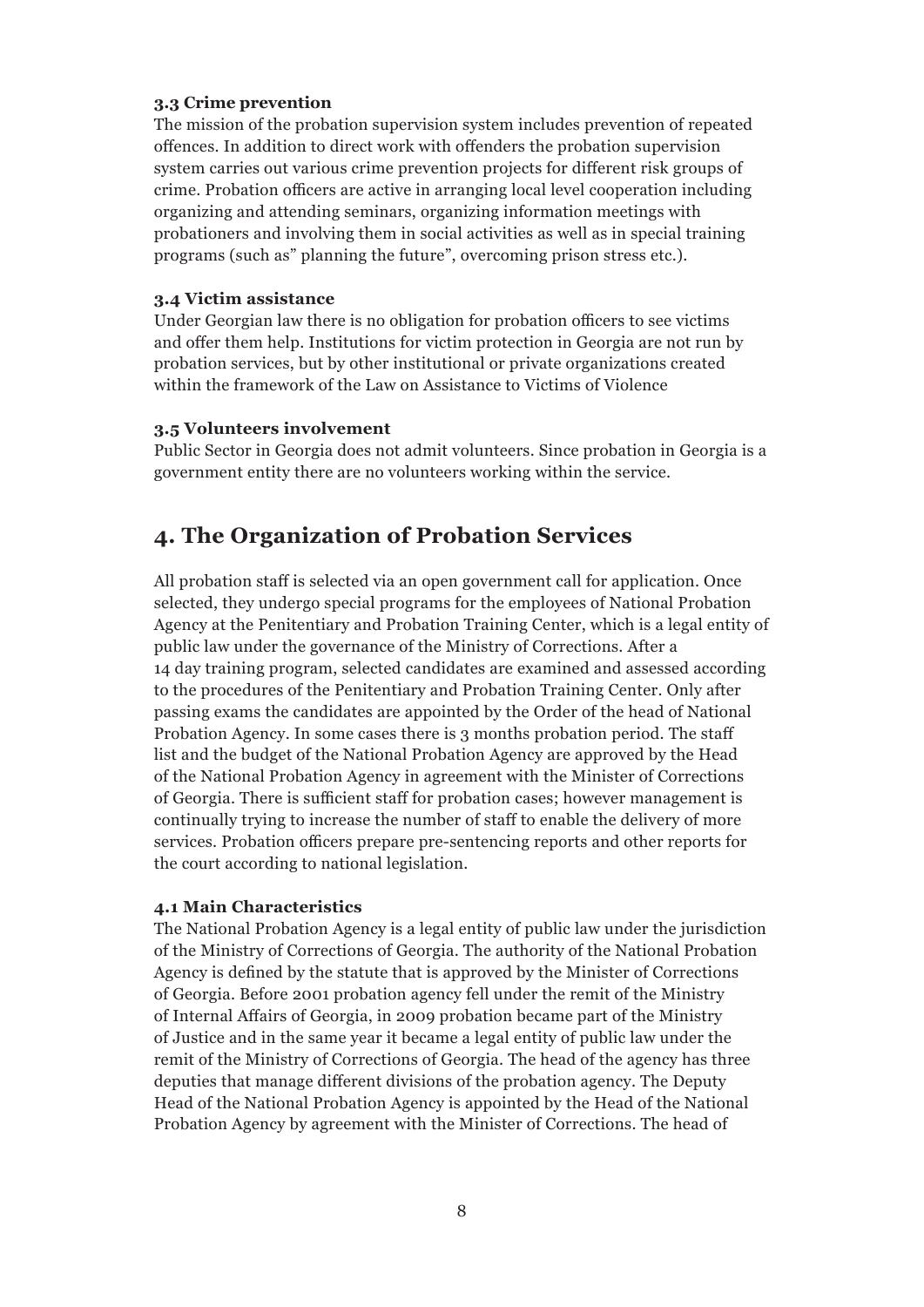the agency reports to the Minister of Corrections, but all internal regulations are approved by the head of the agency independently.

The staff of the National Probation Agency is employed in accordance with government regulations on the employment of public servants. Promotions are based on years of experience, performance and qualifications. The scheme below gives an overview of the Probation structure.

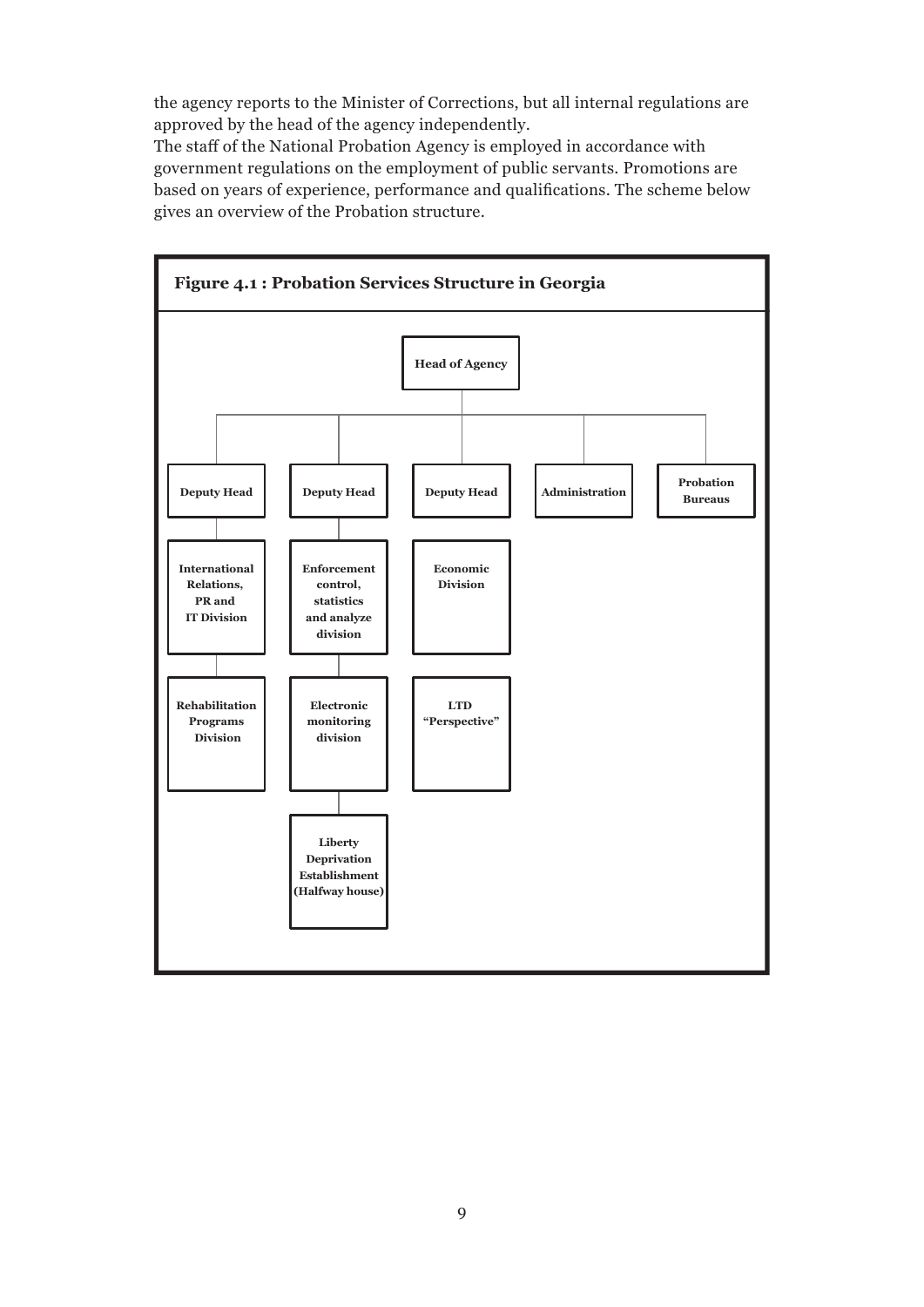#### **4.2 Internal Organization**

Current staff at the National Probation Agency includes: Head of the agency, three deputy heads, and heads of 6 divisions of the agency. 11 regional bureaus and offices of probation come under the remit of the National Probation Agency; they are managed by the heads of the bureaus. Except for the management stuff, there are 3 different positions with different duties: probation officers, social workers and psychologists. There are 168 probation officers, 32 social workers and 10 psychologists involved in the working process as full time employees of the Agency. Liberty deprivation establishment is headed by director, followed by 2 deputy directors, who manage different divisions of the liberty deprivation establishment. 29 liberty deprivation officers are employed at the establishment alongside with administration, executive and security service staff. There are overall 398 employees in probation system.

#### **4.2.1 Probation workers**

The probation officers, social workers and psychologists all perform the various duties enlisted in the law – from report writing to supervising offenders. After the probation agency receives the case for execution, probation officer begins to work on the case. The first step is to identify the primary risk of the offender by risks and needs assessment. If as a result of assessment, the offender falls in a scope of law risk, only probation officer continues to work with him/her; if the risk level is medium the social worker is added to the case; and if the risk is high the probation officer, social worker and psychologist begin to work as a team. The multidisciplinary group delivers and prepares risk and assessment tools to offenders and offers a number of therapy programs to them, under the supervision of the department, such as integration in society, aggression and anger management programs. National Probation Agency has already developed 20 rehabilitation programs for offenders, some of them are mandatory (for offenders who showed in need of special rehabilitation) and some of them are voluntary. An average caseload for each probation officer is about 125 cases. (December 2016)

#### **Table 1:** *The staff structure*

| Number of Probation staff | 386 |
|---------------------------|-----|
| Management staff          | 23  |
| <b>Executive staff</b>    |     |

#### **4.2.2. Education, training requirements and opportunities**

Professional development of probation officers, social workers and psychologists remains one of the biggest challenges faced by the National Probation Agency. The main priority of the Probation Bureaus is re- socialization of inmates and social work with them. Therefore, all probation officers, social workers and psychologists undergo special programs designed to help them develop various skills. National Probation Agency recruited qualified staff, developed job descriptions for all positions and implemented staff training programs, such as: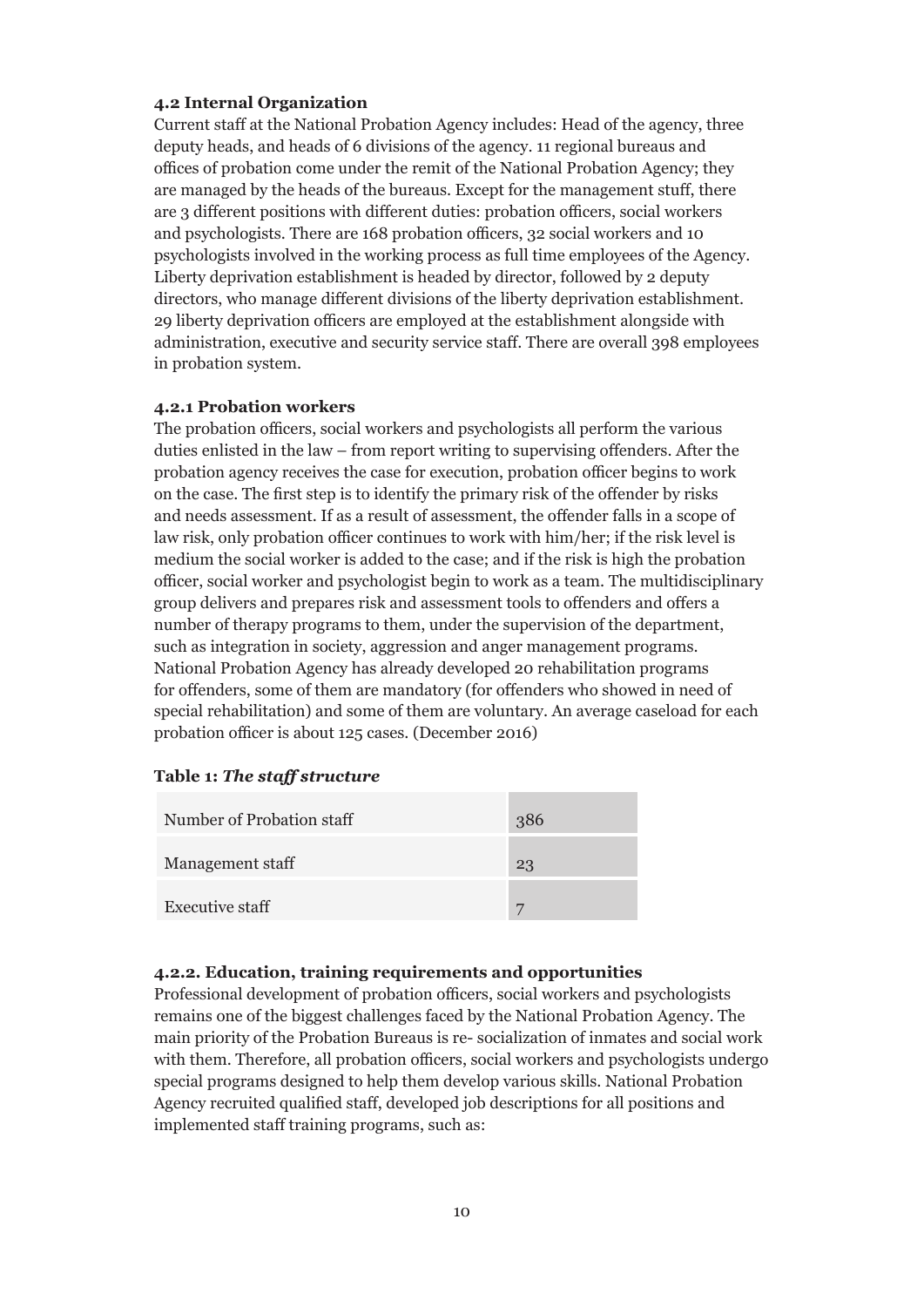- 1. Working with vulnerable groups
- 2. Basic program for probation officers
- 3. Protection of personal data in public establishments
- 4. Planning of training, evaluation and methodology forms
- 5. Regulations of international standards for vulnerable groups of offenders and working specifics
- 6. Case management
- 7. Preparing pre sentence reports

There are also special training programs depending on the specifics of work, like electronic monitoring skills, juvenile justice implementation or trainings for the employees of the limited liberty establishment.

Staff is permanently trained in different fields, as it has a crucial role in ensuring the effective functioning of the probation system. National Probation Agency plans to continue increasing the qualification of its employees in the future.

#### **4.2.3. Other organizations involved in probation work**

The National probation Agency also relies on the services offered by voluntary, state and non-governmental organizations. There are numerous rehabilitation programs in different regions of Georgia which are provided to probationers with the help of international or non-government organizations. In some cases probationers are addressed to different organizations to get involved in programs or activities they need. Such programs and activities include psycho-medical rehabilitation, education programs; overcoming addiction; free medical screening for hepatitis, finding shelters for women. National Probation Agency also cooperates with state agencies to help probationers in re socialization and rehabilitation. National Probation Agency together with the Ministry of Environmental Protection started a program where clients can do community service work at national parks, natural landscapes and other locations in the governance of the Ministry of Environmental Protection. National probation Agency has signed memorandums with different state organizations such as Public Service Development Agency; Social service Agency; Agency of Public Registry.

#### **4.3 Probation and offenders abroad**

The probation services have no involvement regarding nationals detained abroad or in the process of transfer of EU citizens detained abroad to their country of residence. This is a task of the prison authorities. There is no distinction on the basis of nationality. Probation standards are applied to all categories of probationers in the same manner. Main prerequisite for probation is a living place in the territory of Georgia. Permissions to leave the country for probationers are given only after careful considerations. Currently a probationer may leave his/her place of residence only with the permission of the National Probation Agency. There have currently been no cases where national offenders sentenced to probation or alternative sanctions have been transferred to the country of residence.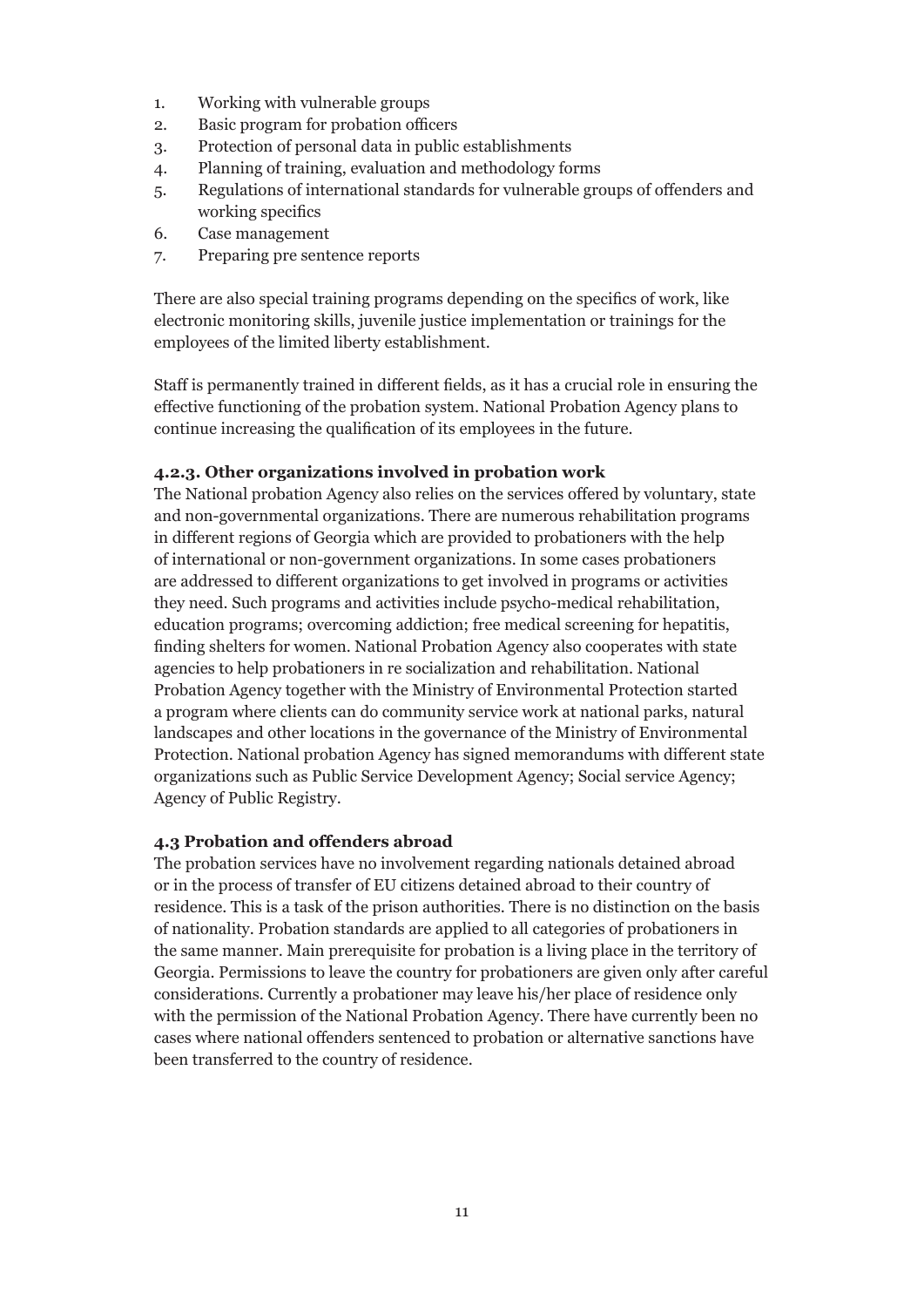## **5. Different Stages of the Criminal Justice Process**

Under the Georgian law, participation of the National Probation Agency in criminal justice process is defined in the following stages:

- Determination of diversion measures;
- Pre-sentencing report;
- Execution of non-custodial sentences and probation:

National Probation Agency is working in partnership with other public or private organisations and local communities to promote the social inclusion of offenders. As it is stated in the Rule *12 "Co-ordinated and complementary inter-agency and inter-disciplinary work is necessary to meet the often complex needs of offenders and to enhance community safety."* National Probation Agency is working with different organizations and only in 2016 in cooperation with non-government and international organizations offenders were involved in 8 different programs throughout the country.

In Article 29 of Law on Procedure of Execution of Non-custodial Penalties and Probation the procedure of execution of community service is defined. Taking into consideration offender's social status and working conditions, he/she will be provided with food, or the National Probation Agency will cover his/her food expenses. Probation bureau defines the type of community service and its daily duration to convicts. Probation offices and the employer are negotiating a treaty. In this agreement the type of a community service, whole period, daily duration, workplace, employers name and address, other important circumstances for solution is stated. Copy of the contract will be passed to convicts. *(In accordance with Probation Rules 47; 51; 52)*

As it is stated in the probation *Rule 55* Supervision in not seen as a purely controlling task, but also it is seen as a means of advising, assisting and motivating offenders. It is combined with other interventions which may be delivered by probation or other agencies, such as training, skills development, employment opportunities and treatment. Only in 2016, 855 probationers completed different psycho- rehabilitation programs and 240 probationers participated in educational and professional training programs.

#### **5.1 Diversion**

Diversion is a form of releasing responsibilities from criminal justice, alternative mechanism of penal prosecution; its main goal is the development and integration of minors into society and prevention of crime. Diversion can be used towards 14- 21 years old offenders, which are in conflict with the law and were not convicted before, who have committed a grave or less grave crime. Decision about diversion can be made by a prosecutor during a pre-trial stage and also can be used after the trial process. If diversion is used after the trial process, the court returns the case to the prosecutor on its own initiative or on the bases of substantiation of solicitor. Prosecutor proposes diversion to juvenile and in case of consent of the offender, court makes decision about diversion. Maximum period of diversion is 1 year.

In the process of determination of diversion measures, an individual evaluation report is made. The aim of the report is to study social environment of the juvenile, his/her skills, individual needs and other circumstances, which will enable determine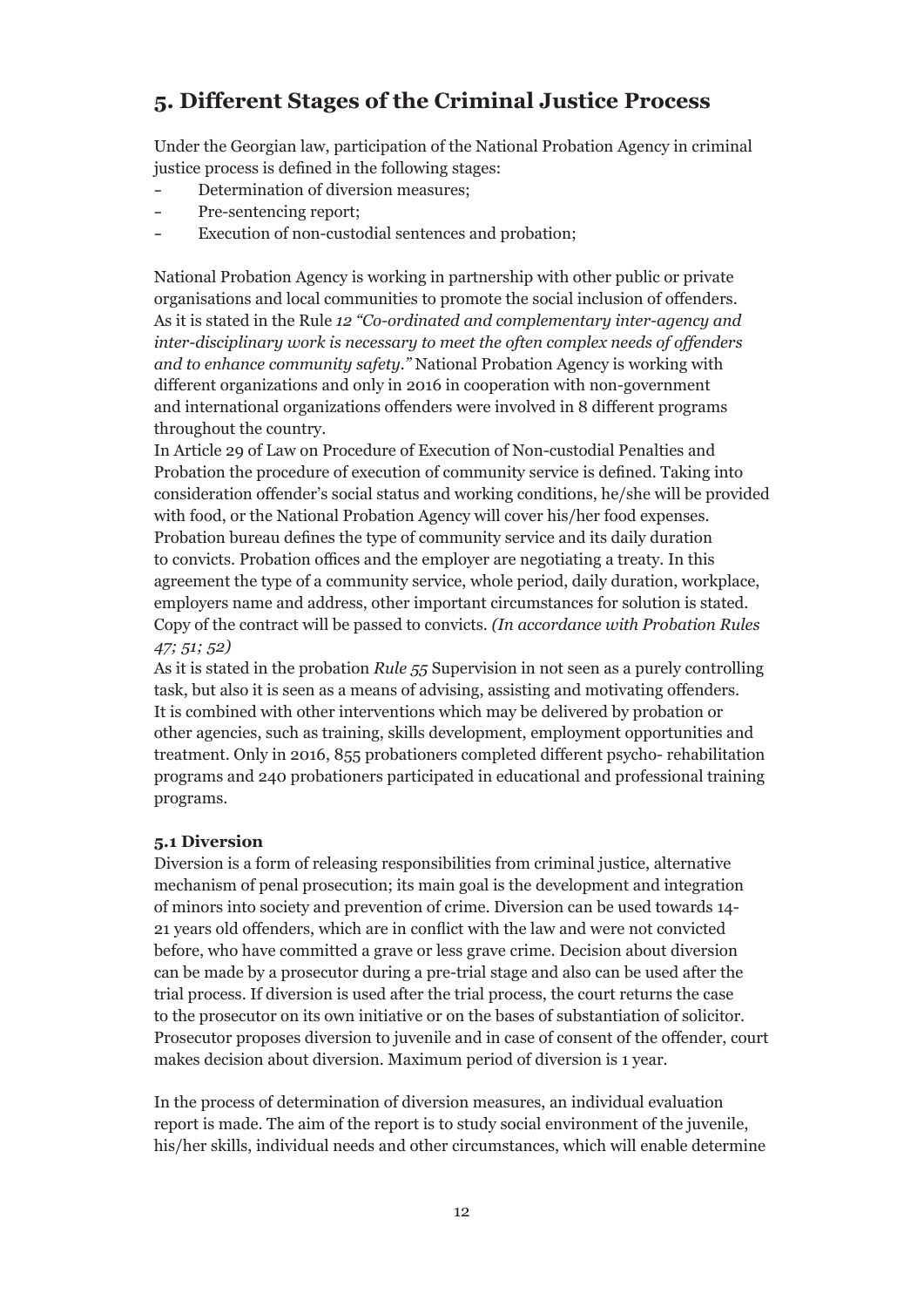diversion measures based on the best interest of a juvenile. The report of individual assessment is prepared by social worker of the probation agency on the basis of prosecutor request. Preparing of report is based on the principles of legitimacy, protection of individual honor and dignity, equality before the law, and on the principles of independency and objectivity of the social worker.

The report includes the following information:

- General information about the minor
- Illegal action
- Physical development and health status
- Emotional, peculiarity of cognitive and behavioral peculiarity
- Experience of work, sport activities, vocational trainings and education
- Family and living environment
- Social networks and relationships

After the assessment of the individual estimation, social worker determines the conclusion of the minors' needs, skills and risks of committing a crime, and then sets the recommended list of measures. Prosecutor sets the terms of the contract and the terms of the diversion after the recommendations of the social worker.

#### **5.2 Pre-trial/pre-sentencing report**

#### **Table 2:** *Sanctioning System and probation involvement in the pre-trial stage*

| Sanctions/<br>Measures/<br>Penalties/<br>conditions attached<br>to a conditional<br>decision of<br>sentence | Provided in<br>legislation | Probation<br>service involved | Main characteristics |
|-------------------------------------------------------------------------------------------------------------|----------------------------|-------------------------------|----------------------|
| Unconditional<br>waiver by public                                                                           |                            |                               |                      |
| prosecutor                                                                                                  |                            |                               |                      |
| Conditional<br>waiver by the                                                                                | ✓                          |                               |                      |
| public prosecutor                                                                                           |                            |                               |                      |
| Conditional<br>suspension of the<br>pre-trial/remand                                                        | ✓                          |                               |                      |
| detention                                                                                                   |                            |                               |                      |
| Pre-trial/remand<br>detention                                                                               | ✓                          |                               |                      |
| Police custody                                                                                              | $\checkmark$               |                               |                      |
| Bail                                                                                                        | ✓                          |                               |                      |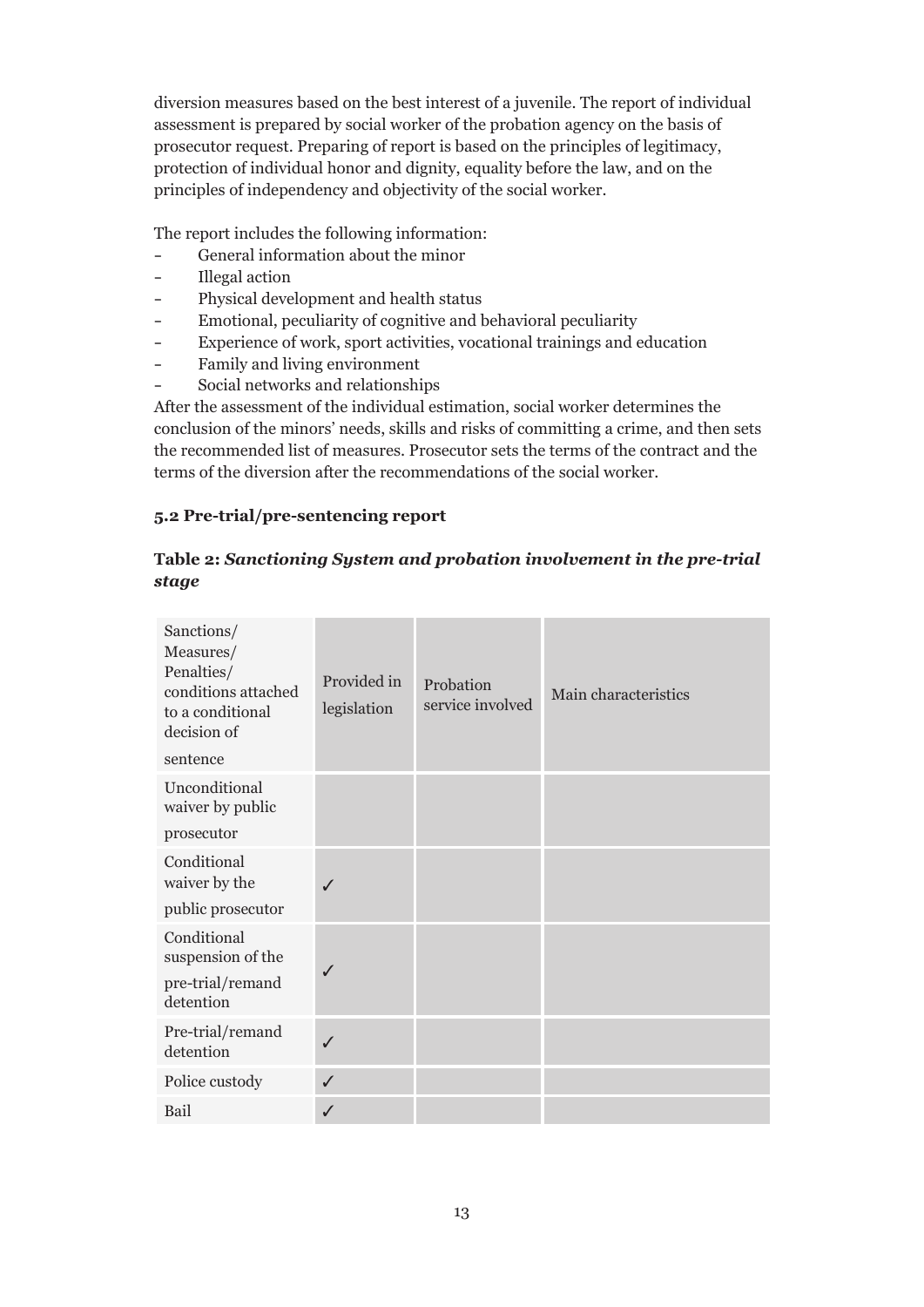| Sanctions/<br>Measures/<br>Penalties/<br>conditions attached<br>to a conditional<br>decision of | Provided in<br>legislation | Probation<br>service involved | Main characteristics |
|-------------------------------------------------------------------------------------------------|----------------------------|-------------------------------|----------------------|
| sentence<br>Caution                                                                             | $\checkmark$               |                               |                      |
| Surety                                                                                          | $\checkmark$               |                               |                      |
| Electronic<br>Monitoring                                                                        | $\checkmark$               |                               |                      |
| <b>Community Service</b>                                                                        | $\checkmark$               |                               |                      |
| Treatment order                                                                                 |                            |                               |                      |
| Training/learning<br>order                                                                      |                            |                               |                      |
| Compensation to<br>the victim                                                                   | $\checkmark$               |                               |                      |
| Mediation                                                                                       | $\checkmark$               |                               |                      |
| Semi-detention                                                                                  |                            |                               |                      |
| Attending a day<br>centre                                                                       |                            |                               |                      |
| Liberty under<br>Judicial control                                                               | $\checkmark$               |                               |                      |
| Interdiction to leave<br>the country                                                            | $\checkmark$               |                               |                      |
| Interdiction to enter<br>different cities/<br>places                                            | ✓                          |                               |                      |
| Interdiction to carry<br>out different<br>activities                                            | $\checkmark$               |                               |                      |
| Interdiction to<br>contact different<br>persons                                                 | $\checkmark$               |                               |                      |
| Psychiatric<br>treatment                                                                        | $\checkmark$               |                               |                      |
| Deferment of<br>sentence                                                                        | $\checkmark$               |                               |                      |
| Fine                                                                                            | $\checkmark$               |                               |                      |
| Other financial<br>sanctions                                                                    | $\checkmark$               |                               |                      |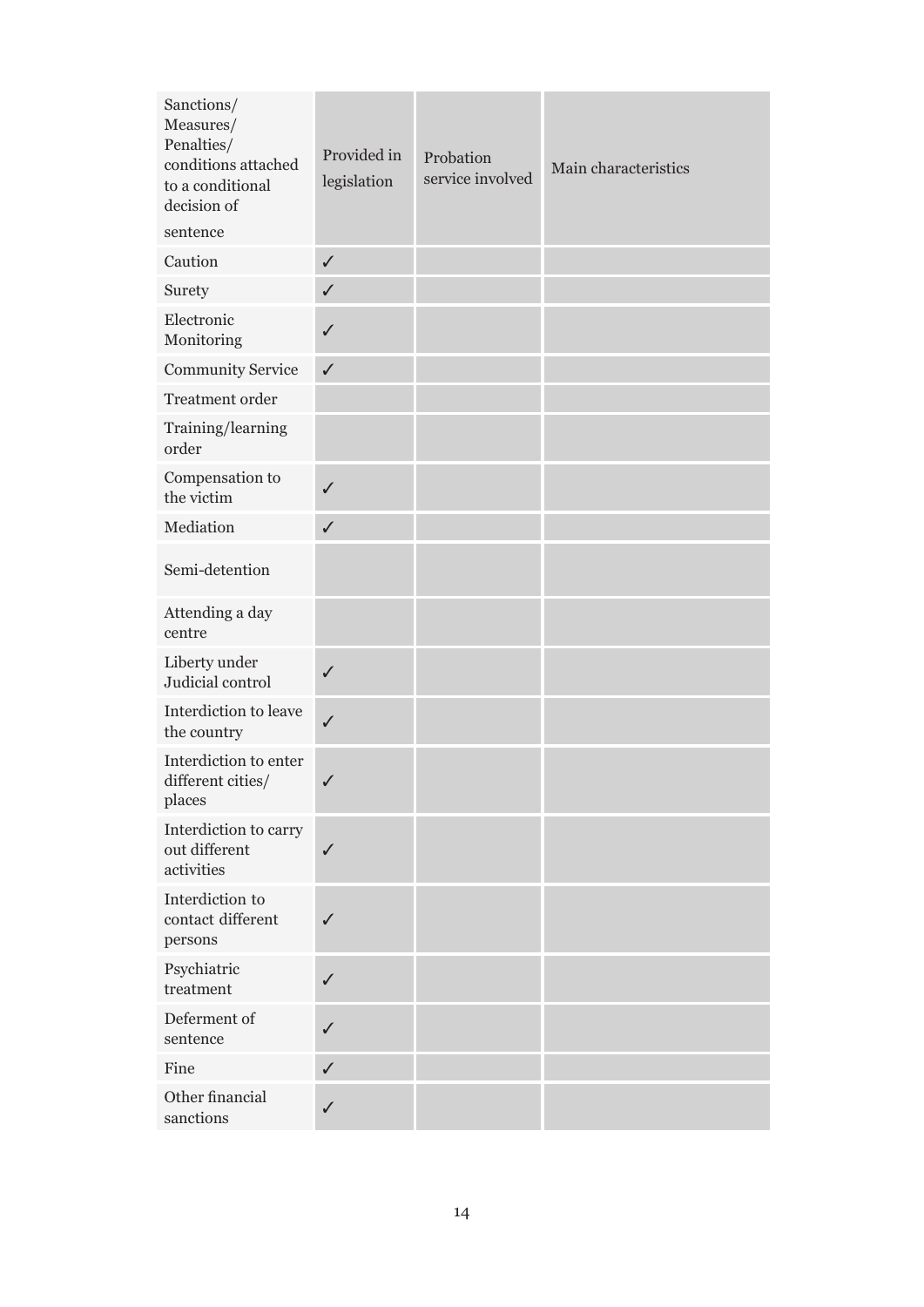According to the Georgian legislation, individual assessment report about the juvenile is mandatory, because of the best interest of minor on the objective of promoting the sentencing. Individual assessment report on the juvenile is prepared by the social worker of the Probation Agency, who has been specialized in the juvenile justice system. Report is prepared before the court hearing, upon request of the judge and within a defined period, based on the principles of legitimacy, protection of individual honor and dignity, equality before the law, and on the principles of independency and objectivity of the social worker.

Individual assessment report of a juvenile contains following information:

- Juvenile's level of development;
- Conditions of life, growing and development;
- Education:
- Health status:
- Family situation;
- Other circumstances, which determine the possibility to assess the nature and behavior and needs of a juvenile;
- Special needs of a juvenile;
- Risk of committing a criminal/ administrative offence;
- Recommended measures for proper development and integration into the society;

#### **Recommended measures for contribution**

Individual evaluation report is part of a criminal case, but is not included in the list of evidence and cannot be appealed. The judge can summon social worker for construction in order to clarify the information in the report. In preparing the report, social worker uses absolute independence. He/she has the right to freely meet the juvenile defendant and receive information from state or non-state institutions or a person.

#### **Table3.** *Sanctioning system and probation involvement in the enforcement stage*

| Sanctions/<br>Measures/<br>Penalties/<br>conditions attached<br>to a conditional<br>decision of sentence | Provided in<br>legislation | Probation<br>Service<br>Involved | Main characteristics |
|----------------------------------------------------------------------------------------------------------|----------------------------|----------------------------------|----------------------|
| Imprisonment                                                                                             | ✓                          |                                  |                      |
| Suspended sentence                                                                                       | $\checkmark$               |                                  |                      |
| Conditional<br>Sentence                                                                                  | ✓                          |                                  |                      |
| <b>House Arrest</b>                                                                                      | ✓                          |                                  |                      |
| Electronic<br>monitoring                                                                                 | √                          |                                  |                      |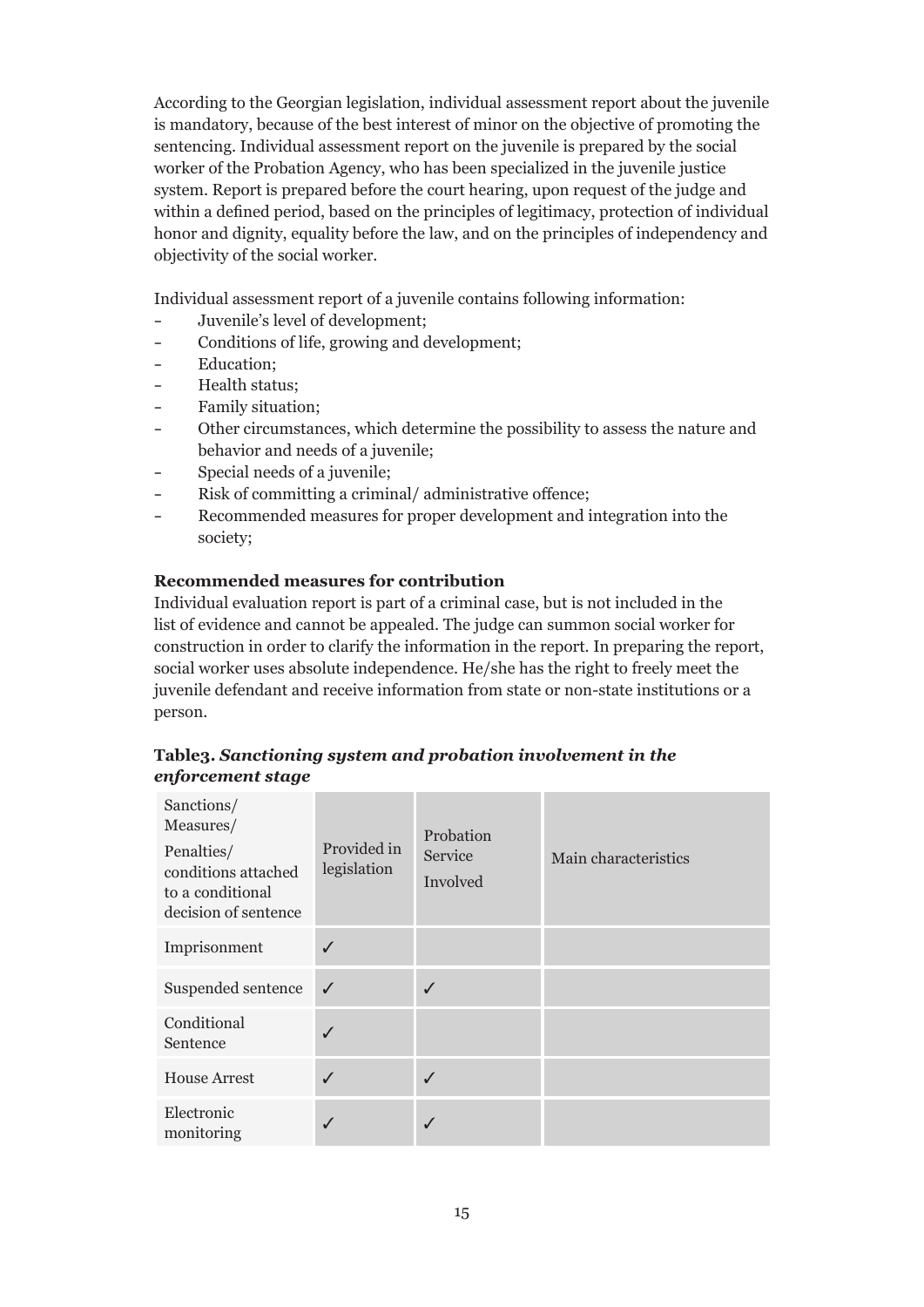| Sanctions/<br>Measures/<br>Penalties/<br>conditions attached<br>to a conditional<br>decision of sentence | Provided in<br>legislation | Probation<br>Service<br>Involved | Main characteristics |
|----------------------------------------------------------------------------------------------------------|----------------------------|----------------------------------|----------------------|
| <b>Community Service</b><br>as sanction                                                                  | $\checkmark$               | ✓                                |                      |
| semi-liberty                                                                                             | $\checkmark$               | $\checkmark$                     |                      |
| Semi-detention                                                                                           | $\checkmark$               |                                  |                      |
| Treatment order                                                                                          | $\checkmark$               | $\checkmark$                     |                      |
| Training/learning<br>order                                                                               | $\checkmark$               | $\checkmark$                     |                      |
| Drug/alcohol<br>treatment programs                                                                       | $\checkmark$               | $\checkmark$                     |                      |
| Educational<br>measures                                                                                  | $\checkmark$               | $\checkmark$                     |                      |
| Compensation to<br>victim                                                                                | $\checkmark$               |                                  |                      |
| Mediation                                                                                                | $\checkmark$               | $\checkmark$                     |                      |
| Attending a day<br>centre                                                                                | $\checkmark$               | ✓                                |                      |
| Interdiction to<br>leave the country                                                                     | $\checkmark$               | $\checkmark$                     |                      |
| Interdiction to entre<br>different cities/<br>places                                                     | $\checkmark$               | ✓                                |                      |
| Interdiction to<br>carry out different<br>activities                                                     | ✓                          |                                  |                      |
| Interdiction to<br>contact certain<br>persons                                                            | $\checkmark$               | ✓                                |                      |
| Fine                                                                                                     | $\checkmark$               |                                  |                      |
| Day fine                                                                                                 | $\checkmark$               |                                  |                      |
| Other financial<br>penalties                                                                             | $\checkmark$               |                                  |                      |
| In/out patient<br>order (psychiatric<br>treatment                                                        | $\checkmark$               |                                  |                      |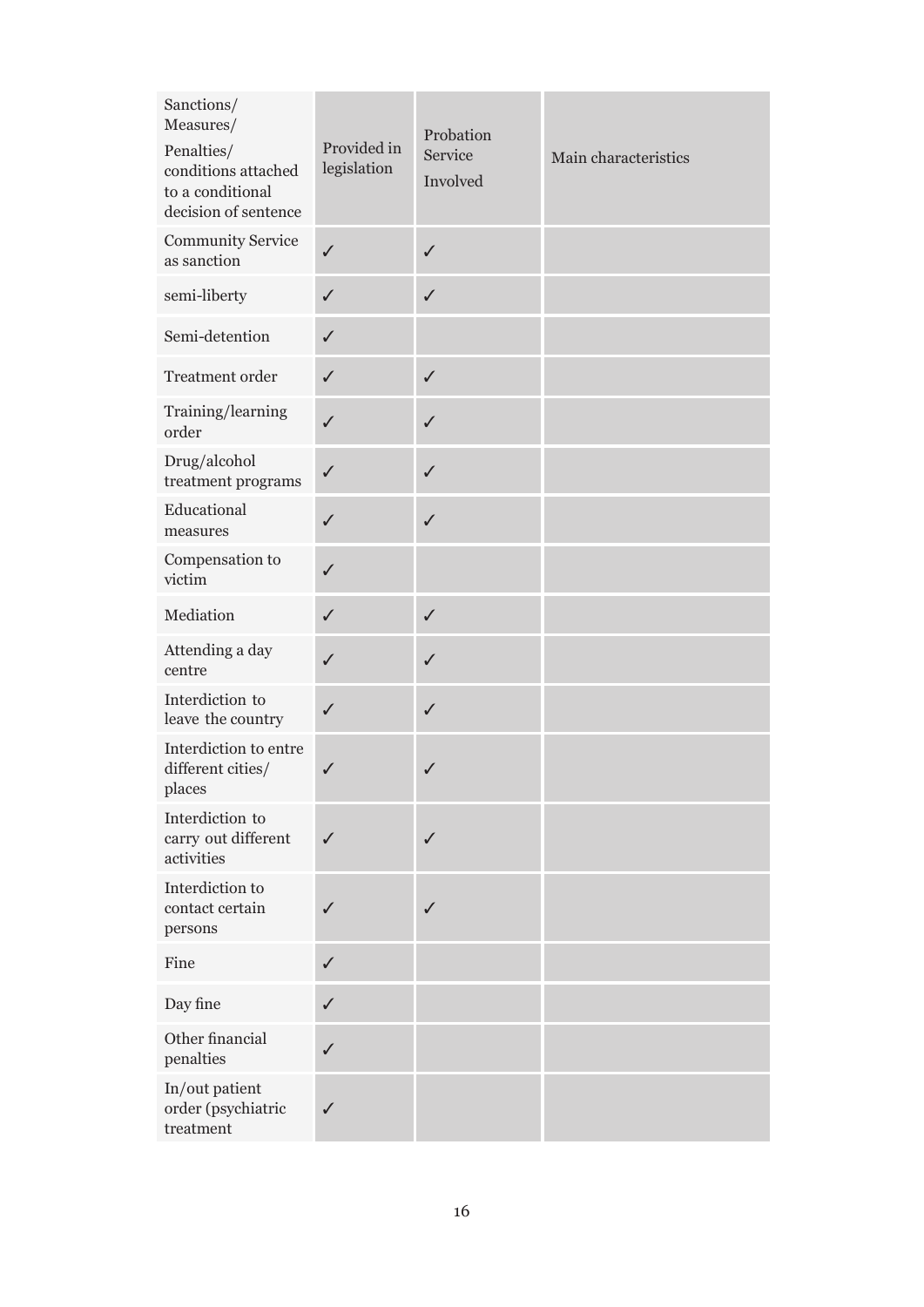| Sanctions/<br>Measures/<br>Penalties/<br>conditions attached<br>to a conditional<br>decision of sentence | Provided in<br>legislation | Probation<br>Service<br>Involved | Main characteristics |
|----------------------------------------------------------------------------------------------------------|----------------------------|----------------------------------|----------------------|
| Security measures                                                                                        |                            |                                  |                      |
| Combined orders                                                                                          | ✓                          | $\checkmark$                     |                      |
| Community<br>punishment                                                                                  | ✓                          |                                  |                      |
| Conditional release/<br>parole                                                                           | $\checkmark$               | ✓                                |                      |
| Automatic release                                                                                        |                            |                                  |                      |
| Open prison                                                                                              | ✓                          |                                  |                      |
| Penitentiary<br>program outside the<br>prison                                                            | ✓                          |                                  |                      |
| Other sanctions/<br>measures                                                                             |                            |                                  |                      |

#### **5.2.1 Non-custodial punishments and probation measures**

Execution of non-custodial sentences and probation measures is National Probation Agency's competence, which is ensured by probation bureaus and the limited liberty establishment (Halfway House).

*Non-custodial sentences executed by the National Probation agency*:

- Banning with the purpose of punishment from holding a certain position or pursuing a particular occupation;
- Banning with the purpose of punishment a legal entity from practicing a particular occupation;
- Imposition of community services with the purpose of punishment;
- Imposition of correctional work with the purpose of punishment;
- Restriction of Liberty as a sanction
- House arrest and electronic monitoring

*Probation measures, which is executed by National Probation Agency:*

- Imposition of a conditional sentence
- Early release from the sentence
- Suspension of enforcement of sentence (for pregnant women up to 1 year after child's birth).

#### **Banning to hold a certain position or pursuing a particular occupation**

Ban of holding position or right to work means that the offender is prohibited to hold position at the state or local authorities or any professional or other activities. Main punishment for the deprivation of taking position or rights prescribed for one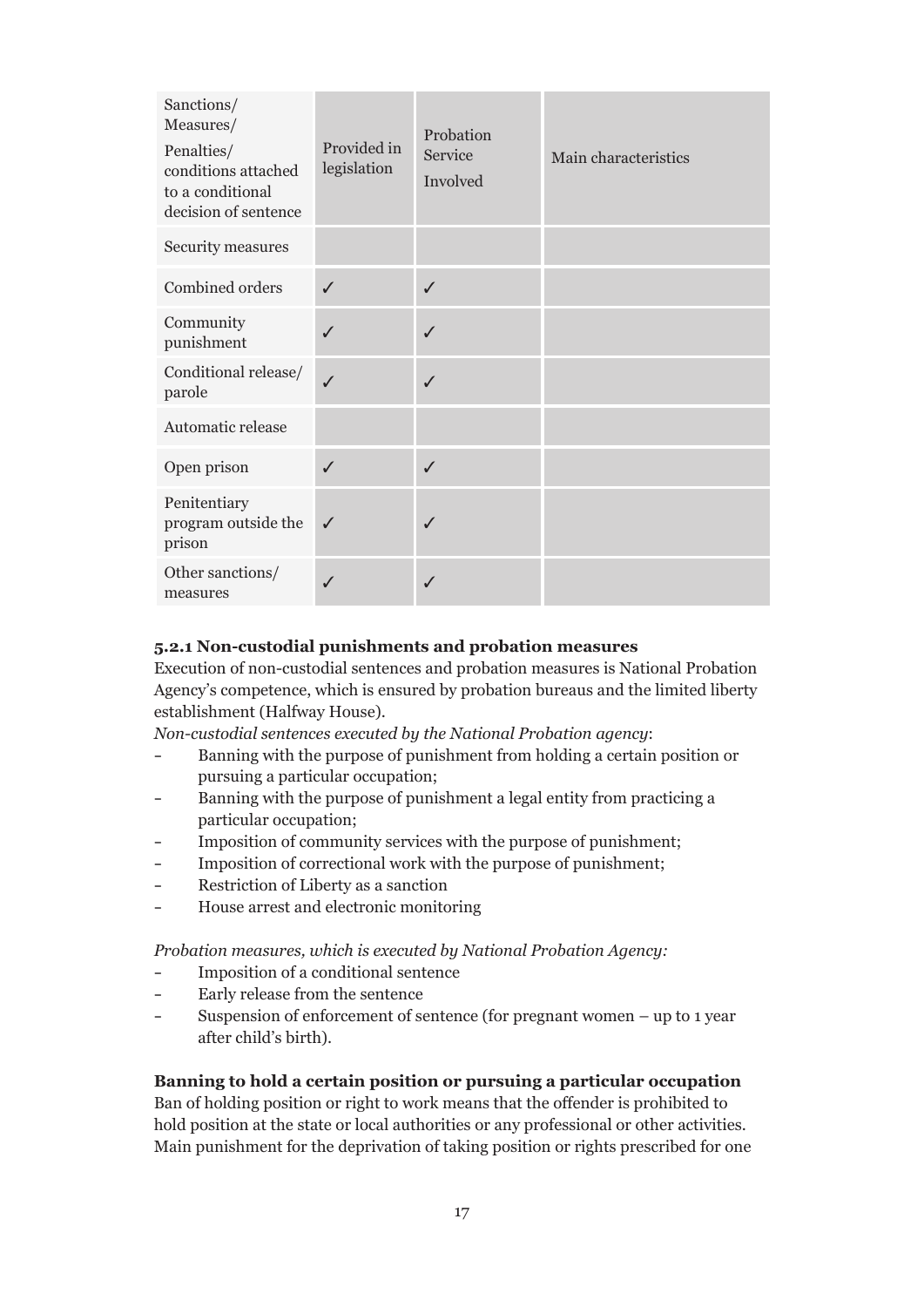to five years, and the additional punishment- six months to three years. A copy of judgment for execution is transferred to probation bureau according to the work or residence place of the offender. Probation officer registers the offender and explains to him/her conditions of serving the sentence. Officer periodically controls the execution of obligations by the offender. If the probation officer determines that the convicted person is occupying a position or is doing any activity which is prohibited, the officer sends an official request to the employer to release the offender from his/ her position or forbids activity which is prohibited for him/her.

The request that is send to the employer of the offender must contain information about future criminal responsibility in case of obstruction to execute a court decision.

If the offender is not released from a banned position or the employer doesn't change a working field within 5 days after the request, probation officer sends corresponding materials to prosecutor's office.

#### **Banning a legal entity from practicing a particular occupation**

Banning a legal entity from practicing a particular occupation means to forbid one or several types of activity indefinitely or from 1 to 10 years period. Deprivation of work right can be extended on a working activity or on the activity related to work during which the crime was committed.

To secure the execution of this sanction the Probation officer takes measures in legal entity's registration data about prohibited types of activity and period of ban, while executing a legal act about depriving work right to legal entity.

If deprivation of work right is related to the banning of legal entity's license/ permission, probation officer notifies the institution who gave license/permission within 3 days from the enforcement of the legal act. Probation officer periodically controls effectiveness of execution of legal act by the legal entity.

Head of the Probation bureau applies to court in regards to changing banning of work rights to another form of punishment if legal entity evades executing legal act and continues forbidden activities.

#### **Community service**

Community service means that a convicted person works free of charge, the type of work is determined by the probation office.

Community service is appointed for a term of 40 to 800 hours. It can be more of the term if sentence of fine is changed by community work or if the unserved part of the imprisonment was changed to community service, or if a plea agreement has been concluded between the parties. Daily duration of the working time must not be more than 8 hours.

Community service for juveniles is appointed for a term of 40 to 300 hours. Daily duration of work time should not exceed 4 hours. Appointment of the community service for juvenile must not prevent the process of learning or of a paid job. Probation bureau defines the type of community service and its daily duration to convicts. Probation offices and the employer are negotiating a treaty. In this agreement the type of a community service, whole period, daily duration, workplace, employers name and address, other important circumstances for solution is stated. Copy of the contract will be passed to convicts.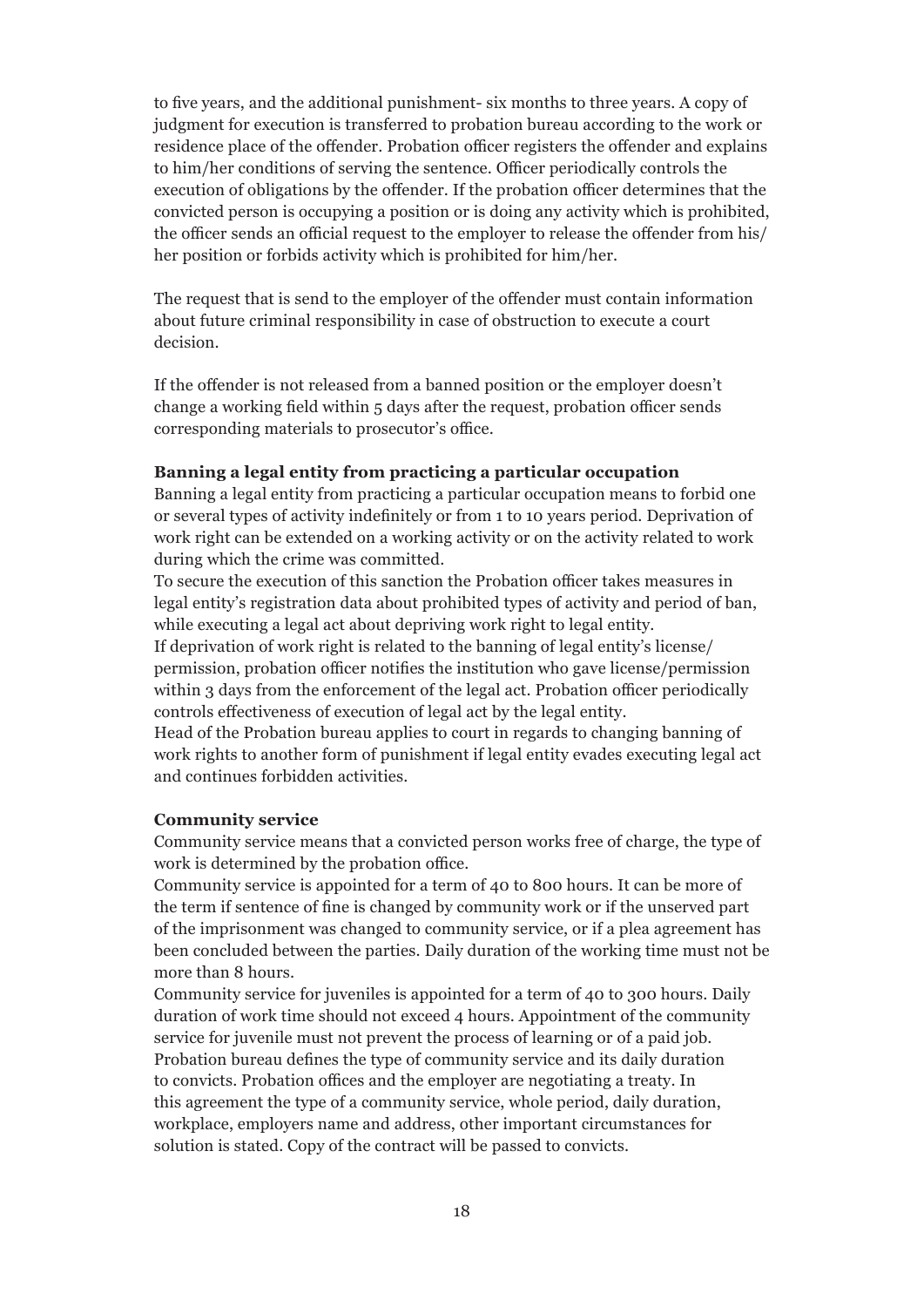If convict refuses to work on the community service or avoids it, the sentence will be replaced by a fine, restriction of freedom or imprisonment.

#### **Correctional work**

 When appointing correctional work to convicts, their salary is taxed by not less than 5 and not more than 20 percent. Correctional work is appointed for a period ranging from a month to two years and must be served at convict's workplace. While serving correctional work convicts are prohibited to quit job without

permission of the probation bureau. Approval can be issued only after giving reasons for the dismissal. Decision about refusal must be motivated. Decision about refusal can be appealed.

#### **Restriction of freedom**

Restriction of freedom implies placing a convict who reached the age of 18 in socially isolated place under supervision. Restriction of freedom can be given to non-criminal convicts for the duration from one to five years.

The following convicts are placed in the institution of restriction of freedom:

- Offenders who were sentenced to restriction of freedom by court
- Incarcerated convicts who had their sentences changed to the restriction of freedom by the decision of the Local Council of the Ministry of Corrections.

Serving the restriction of freedom means, serving a sentence in institution for the whole time, except for non- working days and holidays. While serving convict cannot leave the territory without a permission letter from the head of the institution. Permission can be given after giving reasons for leaving. Convicts have access to internet, telephone and other types of communication as well as short term visits. If it is required, in the process of executing restriction of freedom, convicts must be included in the existing rehabilitation programs and also with their approval , provided with the foresee of physical and mental capabilities. After appropriate training the convict should receive a job in the territory of the establishment.

#### **House arrest**

House arrest means that a juvenile must be in his place of residence during day and night. House arrest can be appointed to juveniles from 6 months to 1 year. Juveniles are not allowed to leave their living place in hours which are determined by the court. Execution of punishment is implemented by the supervision of a probation bureau with electronic devices.

Electronic surveillance devices consist of two parts: a receiver and a transmitter (bracelet). A receiver is installed in juvenile's living house, while bracelet is attached to convict's lower limb. If juvenile will leave house in prohibited hours it will be registered in the centre of electronic surveillance management, which is located in the central office of the national probation agency. If house arrest control with electronic devises is not technically possible, the probation officer visits convict's house without warning at least 6 times a month. While executing house arrest, juvenile freely participates in learning and sport activities.

#### **Release from the suspended sentence**

Under the Georgian law a convict who is undertaking a community service, correctional work, restriction of work or restriction of liberty can be suspended from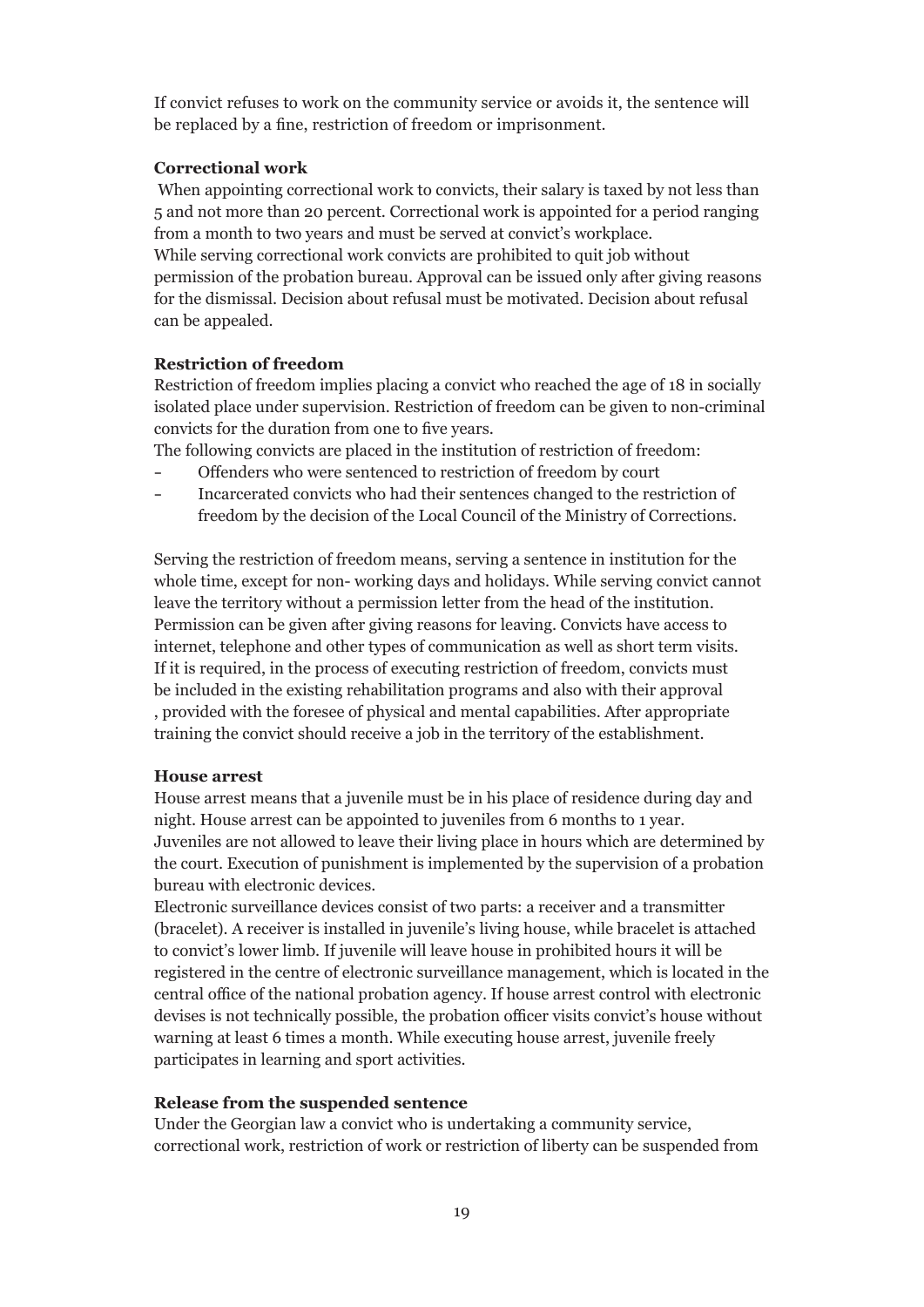serving the sentence if a local Council of the Ministry of Corrections believes that serving of a whole sentence is no longer necessary.

Convict can be released if he/she has served:

- Less than half of the term for a less serious crime
- Two-thirds of a serious crime
- Three-quarters of a particularly serious crime At the same time a total length of the sentence served should not be less than 6 months. Convict's behavior that has been released from the suspended sentence is controlled by the probation bureau. If convict in this period:
- Avoids his duties which were imposed to him, the court can cancel release with producing by probation bureau from suspended sentence and execute remaining sentence.
- Convicted committed careless crime, cancelation or keeping release from suspended sentence will be decided by the court.

Convicted who has permanent imprisonment can be released if he has served twenty years of imprisonment and if council of Ministry of Probation decides that it is no longer necessary to continue serving the sentence.

#### **Postponing the sentence (for pregnant women or after giving birth to 1 year)**

The court can postpone the sentence to pregnant woman, after the birth to 1 year. If convicted who has postponed sentence, refuses or evades upbringing child, probation officer will warn her with letter that this kind of action can be addressed to court, which can be reported. If this condition is not corrected within a week, head of probation bureau applies to court with cancelation of postponing the sentence and sending convict to serve the sentence.

During the postponing the sentence, when the child reaches the age of 1, court will dismiss the offender from serving the unnerved part of sentence or court will change sentence with light penalty or court can decide to return convict to the establishment for unnerved part of her sentence.

#### **Cancellation of conditional sentence and removal of conviction**

Criminal code of Georgia allows the possibility to conditional sentence and conviction following to convicts behavior, on which it establishes the following mandatory requirements:

- Expiration less than half of probationary period
- Behavior, which claims correction of convict.

For this reason there were made changes in Georgian law about penal law and "non-custodial punishment and probation" in 2011, and according to this to discuss removal of conviction and make conformable decisions was created standing committee who will discuss cancelation of conditional sentence. Standing committee includes executive, judiciary and civil society representatives in order to ensure public confidence. Staff of committee is defined by Georgian law about "execution of noncustodial rule and probation" according to role matter of cancelation of conditional sentence permanent committee consists of

5 members, whose membership is defined by members: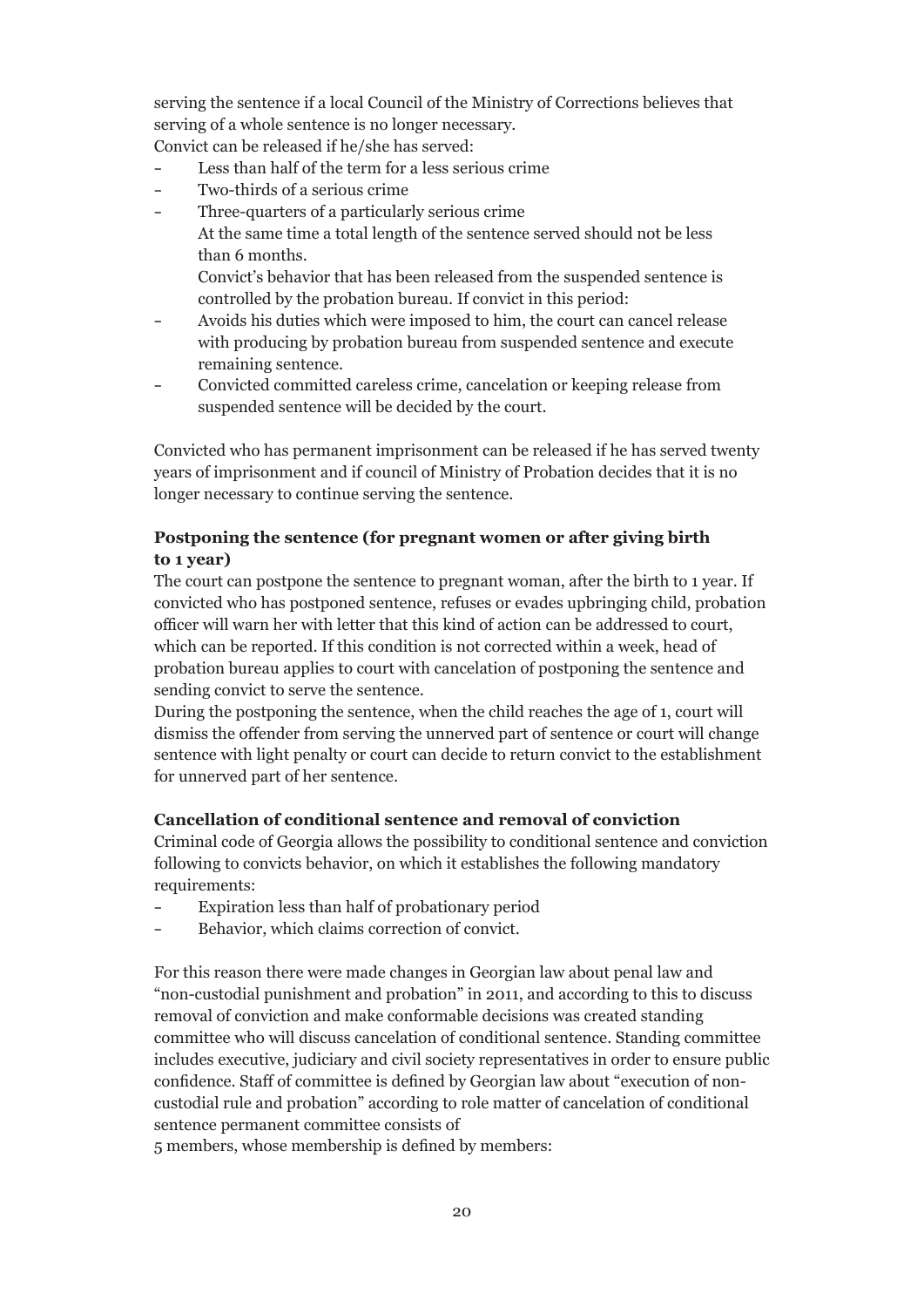- From central office of the Ministry of Corrections-1 member
- From probation agency 2 members
- From High council of justice -1 member
- From non-governmental organizations-1 member

Permanent commission is allowed to consider cancelation of conditional sentence and removal of conviction only on bases of probation petition. For convicts who convicted drug crimes, especially who convicted 273 and 260 code crimes, is required an additional demands by Georgian law, concretely to submit drug test on the report. Committee discusses applications from probation bureau which can be held by hearing, or without hearing. After hearing applications committee makes decision about Cancellation of conditional sentence and removal of conviction or declaiming it. Decision is sent to commit within 14 working days, which can be appealed after making decision within 1 month. If commission rejected application of probation bureau about Cancellation of conditional sentence and removal of conviction, application can be reconsidered after 6 months from making decision.

#### **5.3 Care and after-care outside the criminal justice system**

National Probation Agency does not offer after-care services, once the operational period of execution of the sanction comes to an end, individuals who are still in need of support and guidance, out of their own free, will continue their contact with agencies who offer support. Alongside with other non –governmental organizations LEPL Center for Crime Prevention under the Ministry of Justice of Georgia provides programs for former prisoners and probationers to support them in re-socialization and rehabilitation after their term of the sentence ends.

## **6. Probation Methodology**

In all bureaus of national probation agency, working with probationers is carried out with the methodology of individual planning of risks, needs and serving sentence common also in the western countries.

In active area of national probation bureau, where services are not provided for social worker and psychologist, individual planning of risks, needs and execution of sentence is provided by probation officer. On the first stage of case proceeding process are provided: registration of suspended convict, familiarizing with rights and responsibilities, estimating of risks and needs, and then determining risk of damage, as follows:

- Low risk of damage: Beneficiary don't involve in mandatory programs;
- Average risk of damage: transmits case to social worker, which allows psychologist if it's necessary;
- High risk of damage: Transmits case to psychologist, which allows social worker if it's necessary;

After determining risk of damage, estimation of adult convicts risks and individual plan of executing sentence, is carried out by multidisciplinary team, which as a rule includes, probation officer, social worker and psychologist. Multidisciplinary team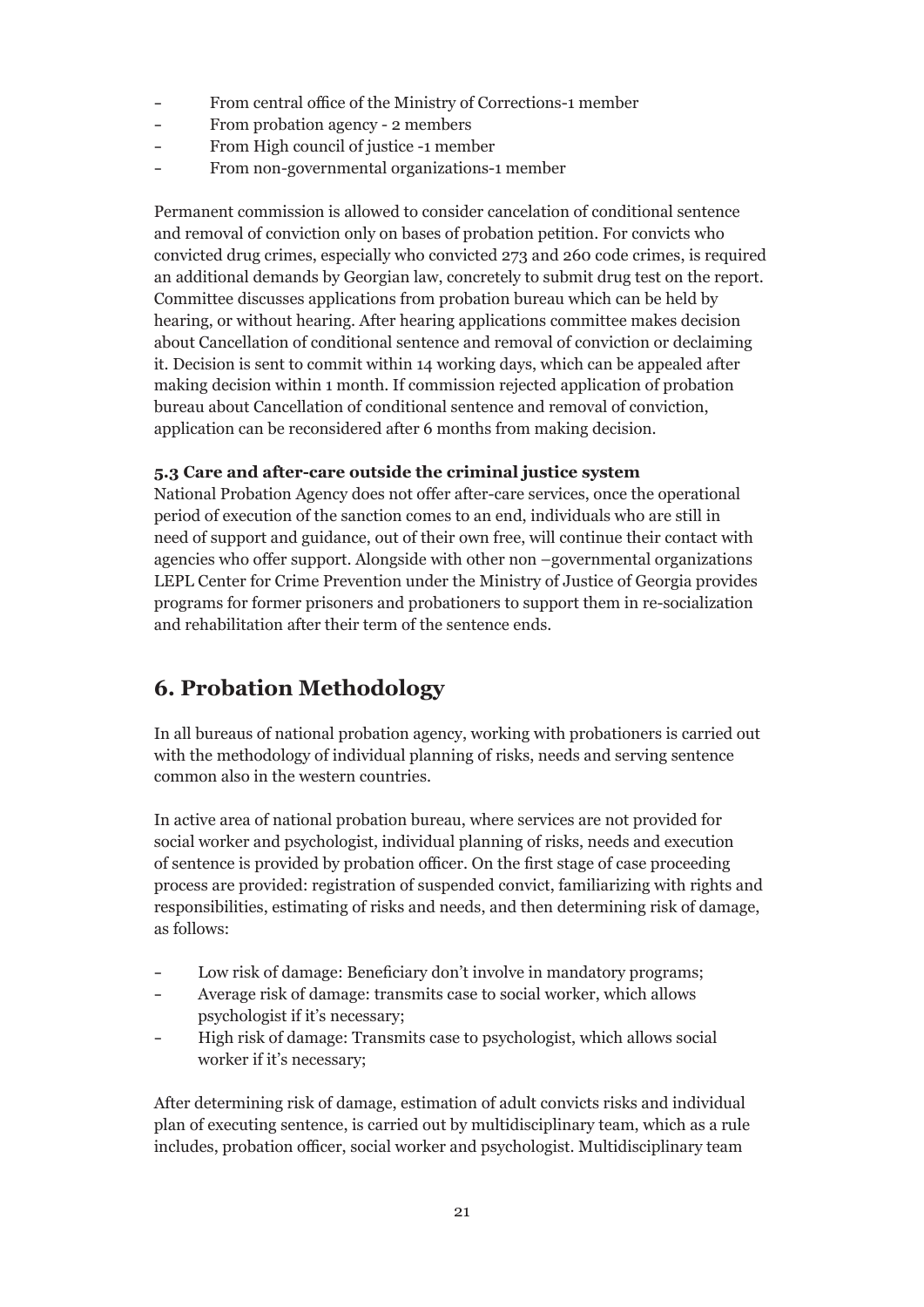is formed by probation bureau on active territory, where social worker and psychologist services are available. In active area of national probation bureau, , where services aren't provided for social worker and psychologist, individual planning of risks, needs and execution of sentence is provided by probation officer.

Suspended convicts risk estimation common term, is defined by 32 working days, which runs after introducing report about rights and obligations.

According to this order, in the process of evaluation is carried out a procedure of establishment of damage risk and allowing appropriate specialist according to damage risk, psychologist (in case of high risk) or social worker (in case of average risk). If it is necessary, social worker in process of estimation visits beneficiary's family in order to plan existent risks in social environment, estimate necessity and adequate intervention. Periodically there are arranged parent support groups for juvenile parents after completion of estimation multidisciplinary team determines convicts probability of re-offending crime on bases of convicts form of risk estimation on bases of information analysis, in conjunction with indicator of damage risk. According to level of risk of damage and probability of re-offending crime degree, convict participates in adequate mandatory and/or voluntary rehabilitation programs. In individual sentence plan reflects rehabilitation program, on each point of plan there is determined responsible person. Appropriate specialist delivers rehabilitation services to beneficiaries, carries out monitoring, support, in case of additional (side) needs addresses to various external services. Practical work of specialist is supervised by a professional supervisor with both individual and group forms.

Juvenile suspended convicts' estimation procedure is different from the procedure that is used for adults, with that juvenile risk estimation process is started by social worker, he/she determines establishment of damage risk as well as estimates risks and needs of juvenile. Social worker is a member of a multidisciplinary team along with juvenile officer and psychologist. He/she involves psychologist in estimation process in case of proper damage risk, after estimation there take place multidisciplinary meeting and juvenile gets involved in proper rehabilitation service. While working with beneficiaries a specialist manages case, which is uploaded in electronic database. All probation agencies keep formal, accurate and up-to-date records of their work. These records typically include personal details of the individuals concerned relevant to the implementation of the sanction or measure, a record of their contact with the agency and work undertaken in relation to them. They also record assessment, planning, intervention and evaluation. All stages of the mentioned process of working with the offender are based on the national law of Georgia and in general comply with the European Probation Rules adopted by the Council of Europe.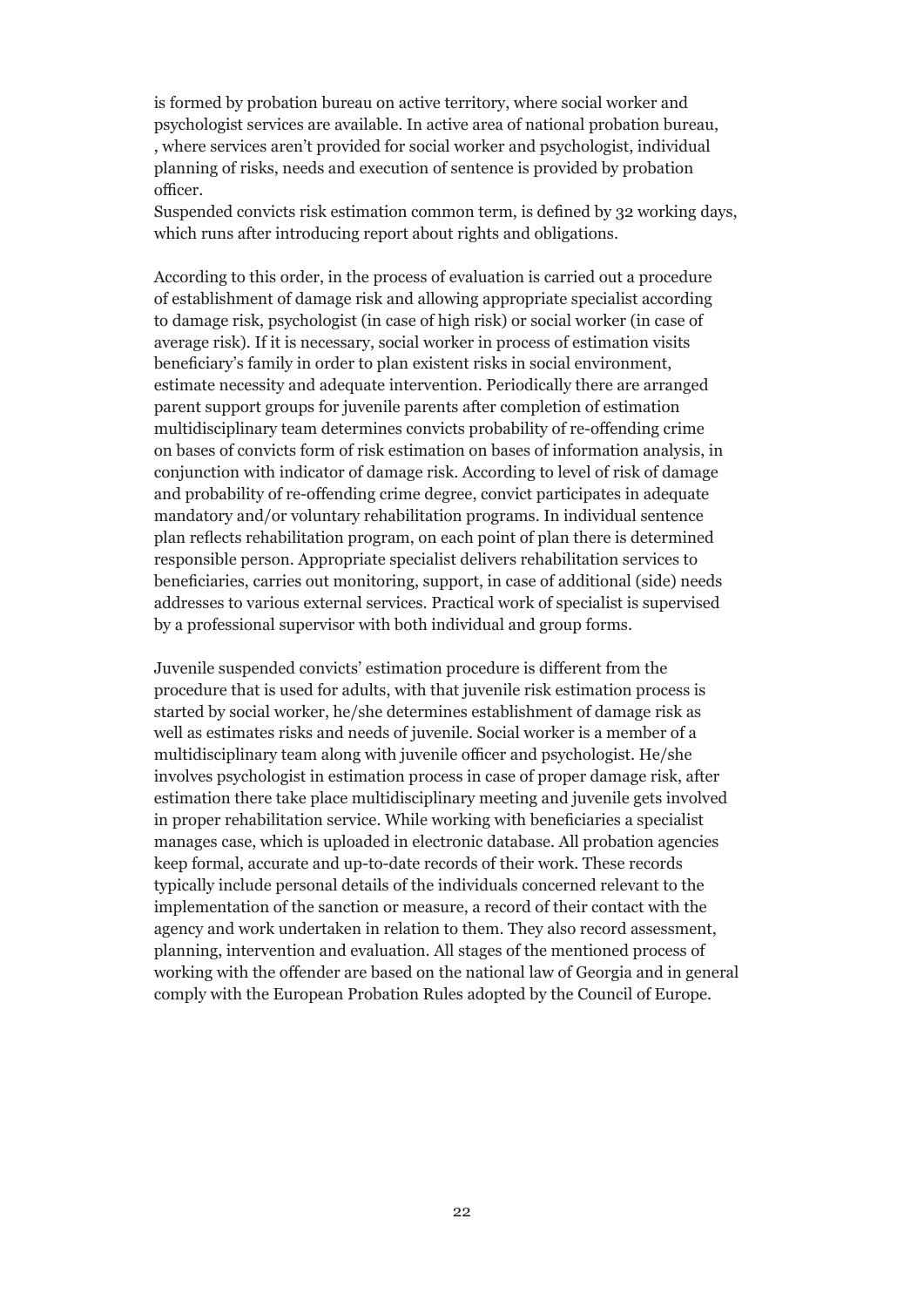## **7. Finances**

National Probation Agency has funding from the following sources: Georgian state budget, other incomes and financing from donors approved by Georgian legislation. National probation agency's staff shift and estimation are proved by Head of National Probation Agency with agreement of minister of corrections and probation. With the aim of re-socialization and rehabilitation of convicts National Probation Agency with agreement of minister is authorized to finance cultural, social, health care and other activities.

#### **Table 5 :** *Data for 2015*

|                                                             | <b>Probation Services</b> |
|-------------------------------------------------------------|---------------------------|
| Total current yearly expenditure                            | 10,130,918                |
| Average number of employed staff                            | 386                       |
| average number of offenders/<br>Daily<br>clients dealt with | 5,000                     |

#### **7.1 Accounting**

According to the legislation, national probation agency's financial statements are audited annually, winner is an external auditing company, the budget plan and its execution, risk assessments and management, resource effectively and economical use is controlled by inside audit department of Ministry of Corrections and Probation of Georgia. Budget of National Probation Agency is changing annually by its needs; estimate includes central office, for working of institution of restriction of freedom and regional bureaus need financing costs and material-technical equipment.

#### **7.2 Registration Systems and Evaluation Procedures**

National probation Agency has a united database of probationers. The legal act shall be submitted to the probation bureau for execution and within three working days a duly authorized person shall register it in a special electronic database of offenders. The special electronic database of offenders shall contain: a. registration number of the statutory act;

- b. date of entry of the legal act into the probation bureau (date of its admission into execution proceedings);
- c. type of the legal act, name of its issuing agency, date of its entry into force;
- d. short summary of the operative part of the act;
- e. information about the offender (first name, last name, date and place of birth, registered place of residence as well as factual place of residence, marital status, place of employment or study, in case of a legal entity – name and legal address of the legal entity);
- f. Relevant article of the Criminal Code of Georgia, under which the legal act in question has been issued;
- g. The name of probation officer who has been assigned the legal act for execution.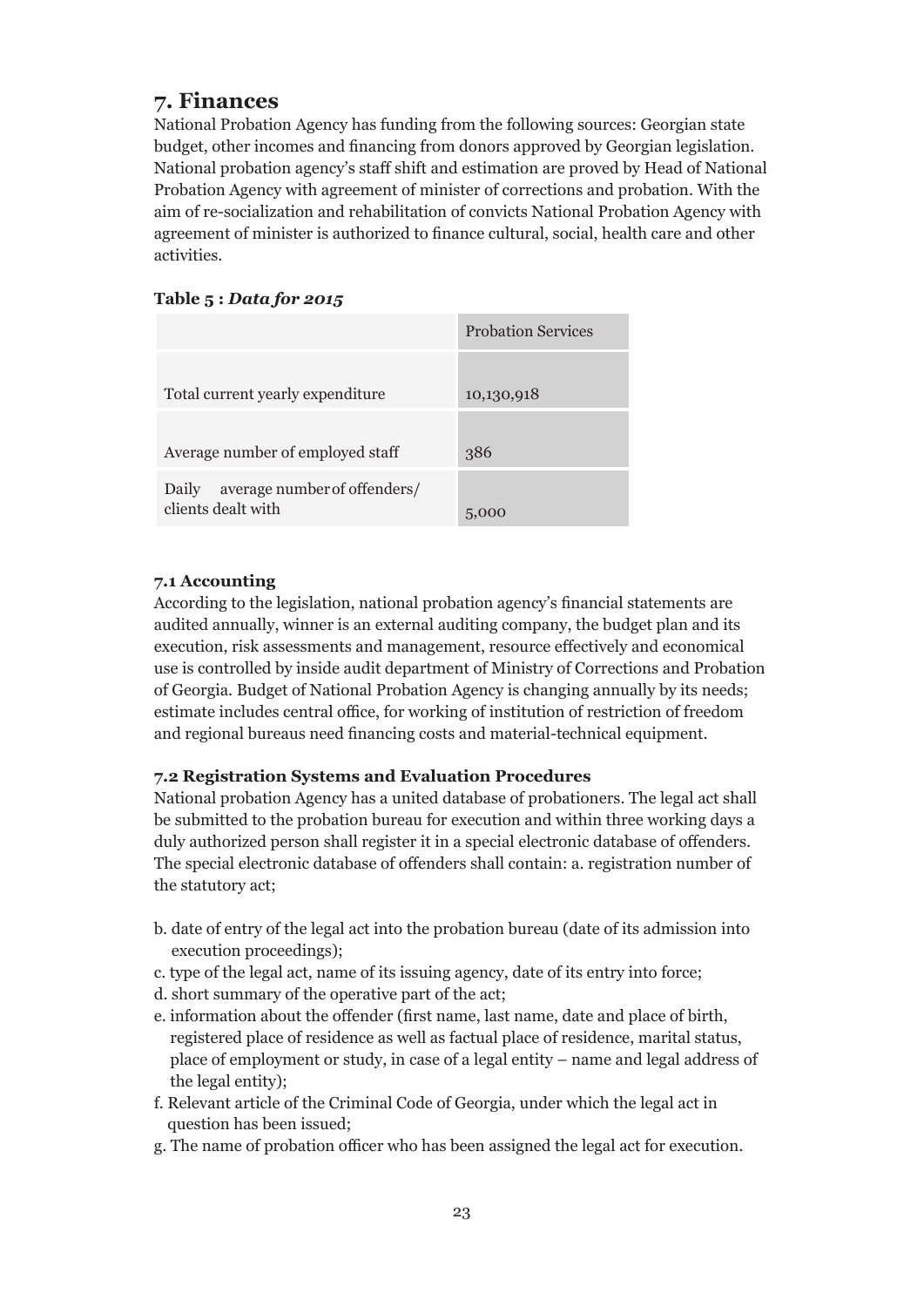h. information regarding recommendations; i. date of termination of execution proceedings.

The head of probation bureau shall assign the executable statutory act to the probation officer according to the place of residence (legal address) of the offender and jurisdiction of probation bureau, also the head of probation bureau shall monitor execution of the statutory acts and discharge of professional duties by the staff of the probation bureau.

No later than within 15 days from the entry into force of the executable statutory act, the offender is obliged to appear to the probation bureau according to his/her place of residence, in order to be informed about the commencement of execution of the statutory act, his/her rights and obligations with respect to the executable statutory act and for the adequate supervision over the offender to be exercised by the probation bureau. A probation officer shall advise the offender who appeared to the probation bureau on his/her rights and obligations as well as possible consequences of failure to comply. A record shall be made thereof. Commonly, the offender is obliged to appear at the probation bureau once in a week (if other schedule is not prescribed according to the law) and confirm his/her appearance by registering fingerprints on the fingerprint device.

## **8. Societal Support and Clients' Views**

National Probation Agency permanently informs the media and the general public about the work of probation agency in order to encourage a better understanding of their role and value in society. The media and the public are regularly provided with factual information about the work carried out by probation agency and probation bureaus. They are informed about the purposes and results of the work in order to encourage a better understanding of their role and value in society. Statements of policy and practice of probation agencies is available to other agencies, to service users and to the general public, both nationally and internationally, in order to promote confidence and improve probation standards and practices.

#### **8.1. Societal Support and Public Opinion**

National probation agency is trying to be transparent towards changes, which take place in agency. Rehabilitation services are also conducting estimation on feedback analysis received by beneficiaries. They perceive specialists of rehabilitation administration as supporting persons. National probation Agency has tight communications with media. Every important event that is happening in the National Probation Agency or in its regional bureaus and offices, or by their support is published on the official page of the Agency. Every year National Probation Agency prints informational brochures and booklets, which are also available in courts to increase awareness about benefits of non-custodial sentences and procedures regarding them.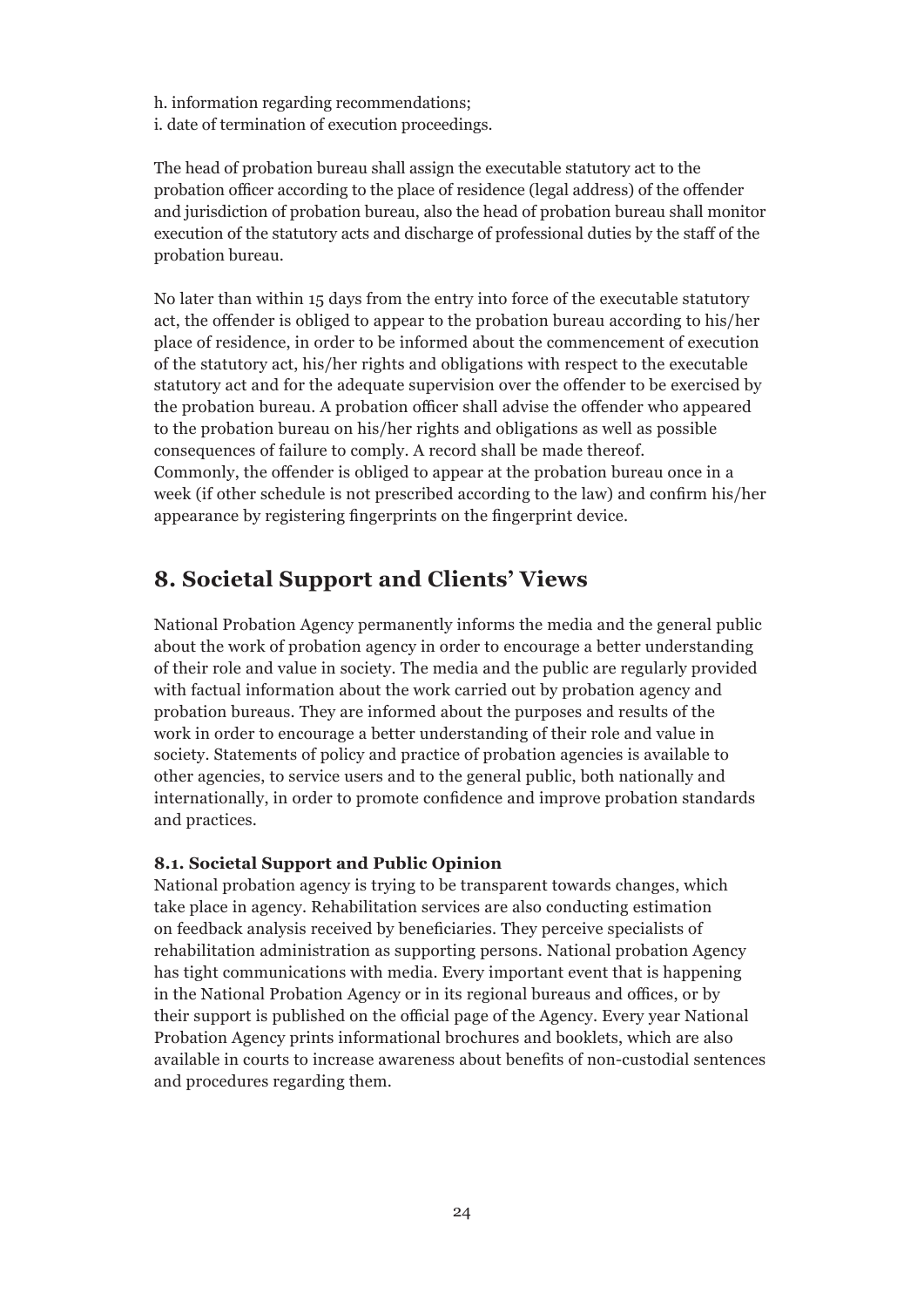#### **8.2. Clients' Views**

Due to the development of probation system Georgia, special research on client's views (suspects and offenders) have not been conducted so far. The fact that there are not many complaints from the clients about the work of probation officers can provide a positive and optimistic feedback in current organizational structure. National Probation Agency has a frequent communication with probationers also via official e- mails. With own sources probation agency is gathering frequently asked questions and by these ways is identifying needs and complaints of probationers. National Probation Agency also receives feedback by official pages and official Facebook page of the Ministry of Corrections of Georgia.

www.probation.gov.ge/ www.moc.gov.ge/ https://www.facebook.com/moc.gov.ge

## **9. Probation Clients' Rights**

According to the "Law on procedure of execution of non-custodial sentences and probation" Article 18,part 6, probation officer is obliged to introduce all his/her rights and obligations to the probationer at the time of his/her first visit to the probation bureau.

Obligations and rights of probationer are defined in Chapter III of the Law on procedure of execution of non- custodial sentences and probation". The content of this chapter is based on a Constitution of Georgia. The rights of convicts are guaranteed in the chapter two of constitution fundamental human Rights and freedom". In the Article 14 it is stated that : "Everyone is born free and is equal before the law regardless of race, color of skin, language, sex, religion, political or other opinions, national, ethnic and social affiliation, origin, property or social status, place of residence. " All rights reserved in this chapter equally apply to convicts and other citizens or non-citizens of Georgia.

The Law on procedure of execution of non-custodial sentences and probation gives probationer the right to appeal the administrative rule offence protocol/ warning, written by the probation officer, to the head of the probation bureau in 5 days period. There are 2 paid services in National probation Agency; In order to be awarded with a right to leave the borders of the country and/or to get a right to the preferential regime of appearing in the bureaus no more than once in a month, probationer have to pay fees for reviewing his/her request. Probationer is obliged to file the request about the leaving the country in written form; the head of the bureau according to sentence execution case files makes decision no later than in ten days. The decision can be made in accelerated process, this is a paid service and the decision is made after 2 days instead of ten. If the probationer has already received the right to leave the borders of the country, he/she can file the request for an extension of the term of being abroad.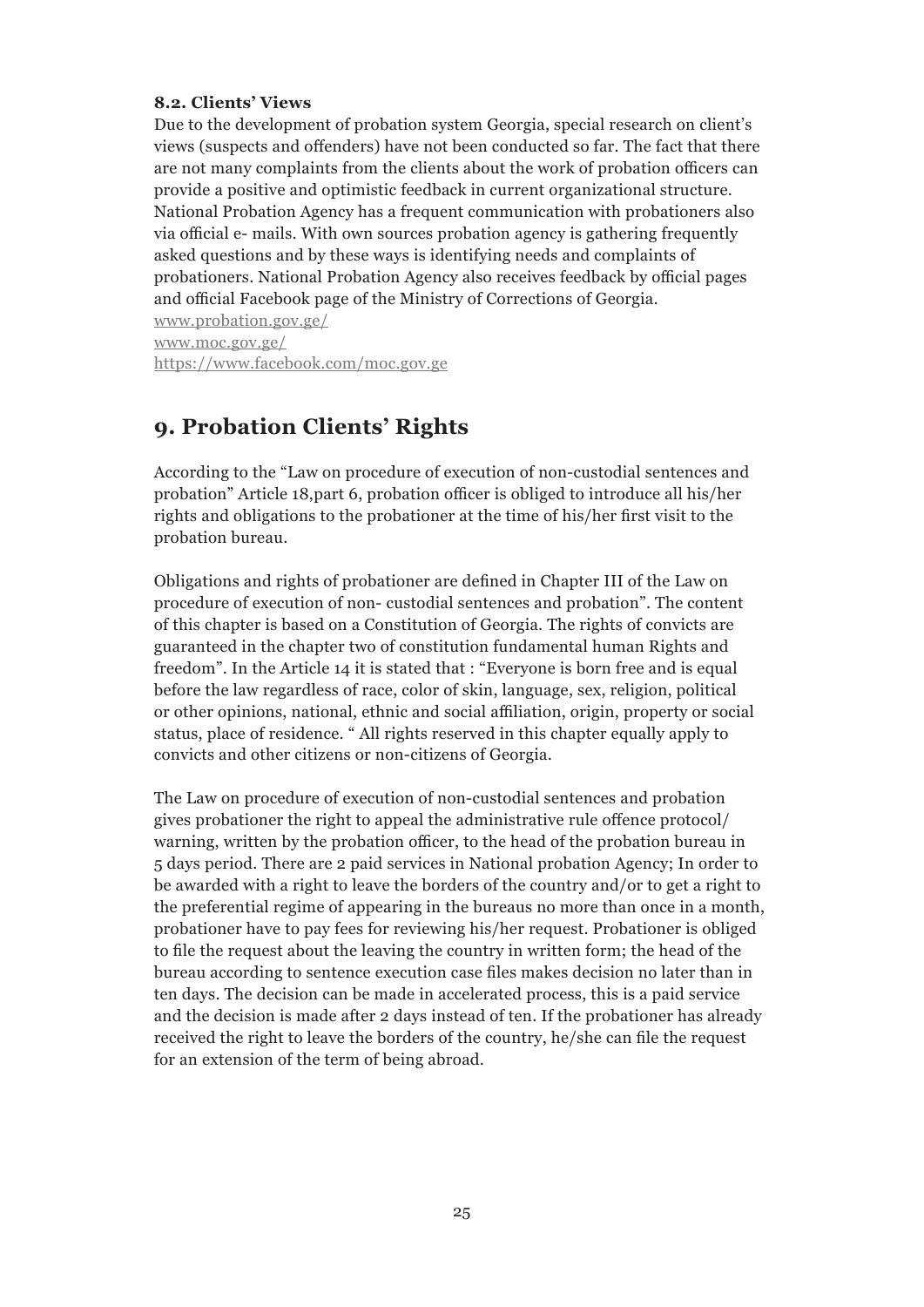The amounts in the case of the convicted sentenced person's traveling abroad, the payment for permission to travel abroad (*in case of positive decision of National Probation Agency*) are the following:

- a) For the period up to one month  $600$  GEL:
- b) For the period from one to three months \_ 1200 GEL;
- c) For the period from three to six months \_ 2000 GEL;
- d) For the period from six to nine months \_ 2700 GEL;
- e) For the period from nine to twelve months \_ 3 400 GEL.

Service fee for convicted person's application to be considered through urgent procedure -200 GEL.

 According to the behavior of the offender he/she have a right to the preferential regime of appearing in the bureaus. To use this right a probationer must file written request to the head of the bureau. There are two types of preferential regimes (*in case of positive decision of National Probation Agency*):

Once in 2 weeks – free of charge;

Once in a month – 400 GEL.

The income from this fee system of National Probation Agency is approximately 2,000 000 GEL in a year, but it is an independent income and is not included in the State Budget from which National Probation Agency is financed.

 Preferential regimes are also defined for the persons with disabilities and for the elderly people (women after 65 years, men after 70) not depending on their behavior they come to the probation bureaus once in three months. In every three months probation officer is obliged to visit a probationer with disabilities, who cannot move independently, and check him/her their houses.

## **10. Developments to expected**

#### **10.1 Developments in the coming years**

Goals of the National Probation Agency are the following: execution of sentences, prevention of recidivism and re-socialization/reintegration of convicted inmates. The National Probation Agency's Strategy 2015 -

2020 envisages developing a short-term action plan committed to effectively implementing the Agency's duties and responsibilities. Priorities are:

- Administrative Capacity development of the National Probation Agency;
- Legislation development;
- Supervision system development;
- Rehabilitation programs and community involvement development;
- Ensuring interagency coordination and improving public awareness of the National Probation Agency;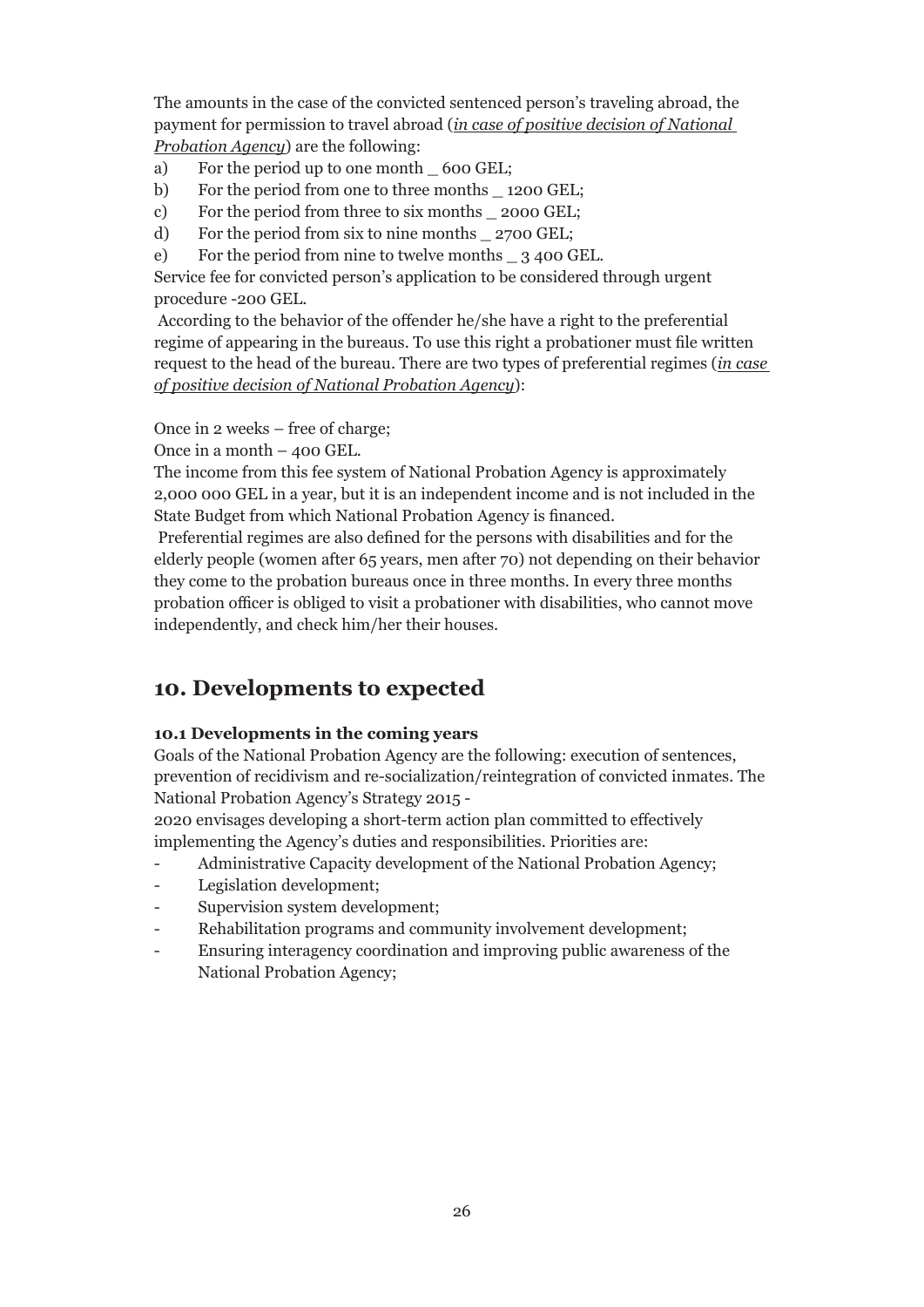## **11. Important Publications**

In 2015 with the support of EU funded project "Criminal Justice Reform in Georgia' and UK Department for International Development (DFID) Probation Law Manual was published. The manual provides easily accessible information on the place and interrelation of the probation law with other disciplines; explains the impact of criminal justice policies on criminality and the use of offenders and outcomes of imprisonment vs. alternatives, numbers of offenders in terms of re-offending and rehabilitation; overviews development of Georgian probation service, its functions, structure, staffing and many other issues regarding the probation system.

#### **12. Main Addresses, Phone & Fax Numbers, E-mail Addresses, Home Pages.**

Central Office of National Probation Agency: 0186 Georgia, Tbilisi, 42 Al. Kazbegi Str. E-mail: info@probation.gov.ge Tel: (00995 32) 2 303 012 Hotline: (00995 32) 2 222 800

Webpage – Ministry of Corrections: http://www.moc.gov.ge/en Webpage – National Probation Agency: http://www.probation.gov.ge/eng/ Facebook Page of the Ministry of Corrections: https://www.facebook.com/moc.gov.ge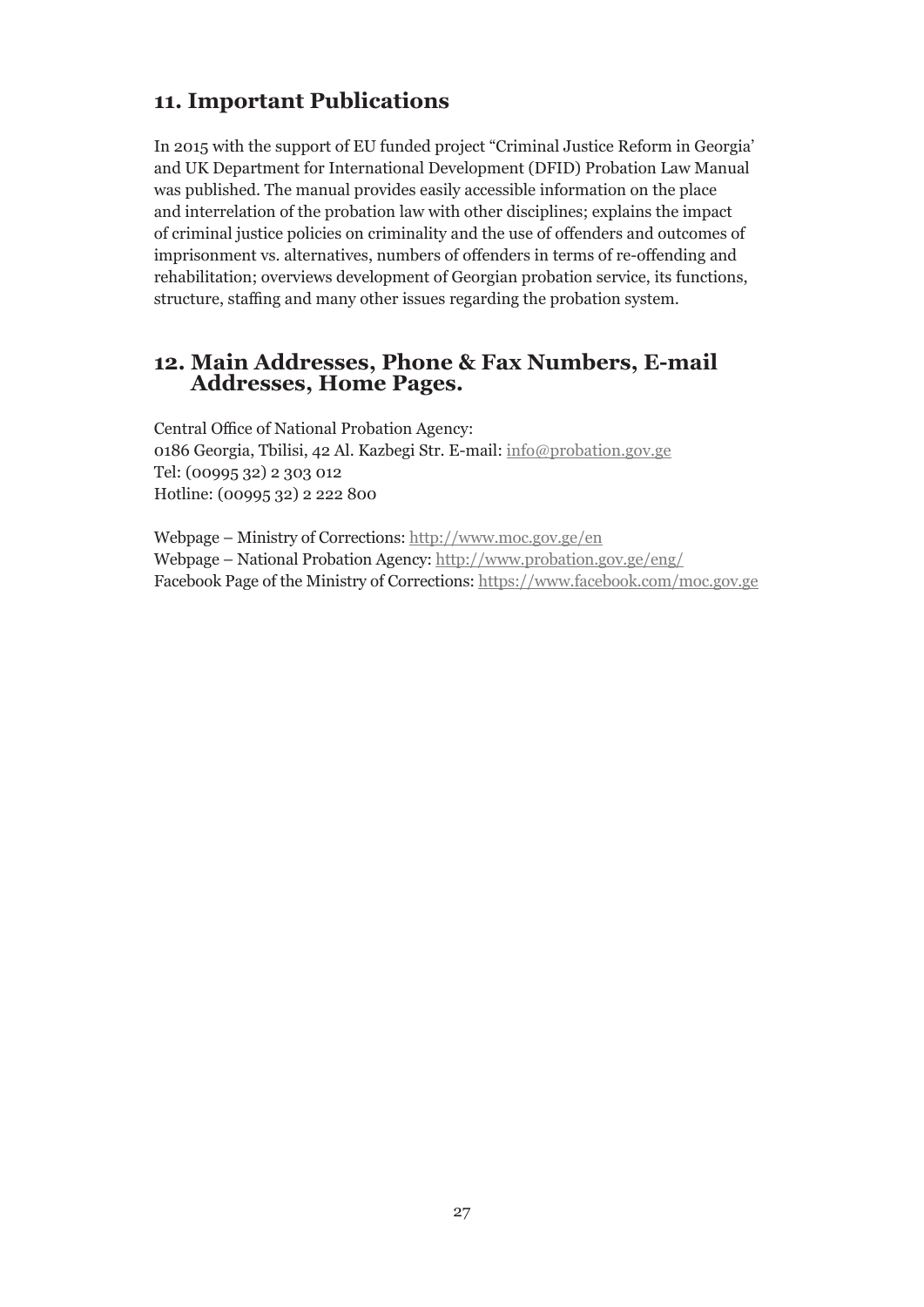**Annex 1**



#### **General Information**

- Number of inhabitants (January 2015): 3.720.400 million
- Prison population rate per 100,000 inhabitants: 255:100,000 (2013)
- Link to Probation Services: www.probation.gov.ge
- Ling to Ministry of Corrections of Georgia: www.moc.gov.ge

#### **Characteristics of the Probation Service**

- National Probation Agency of Georgia works with adult offenders as well as juveniles under the age 18.
- Goals of the National Probation Agency are prevention of new crimes, protection of the safety of the society, re-socialization of offender and rehabilitation.

#### **Tasks**

Its goals the National Probation Agency fulfills through:

- Offenders' risks and needs assessment,
- Individual sentence planning,
- Obligatory surveillance and control over offenders,
- Support to his/her re-socialization and rehabilitation and provision of assistance.

#### **Number of staff: 386**

- Probation Officers -168
- Probation Managers (all grades) 30
- $-$  Administrative staff (all grades)  $-47$

#### **New developments**

Based on the changes in the national legislation made in March 2016, the National probation Agency prepares individual pre-sentence reports on alleged offenders in order to assist the judicial authorities in determining appropriate sanctions or measures. Under the Juvenile Justice Code adopted in 2015, pre-sentence reports regarding juvenile offenders are obligatory. Under the same Juvenile Justice Code, electronic monitoring system was introduced in regard to juvenile offenders. As of 2017, the National Probation Agency plans to initiate introduction of electronic monitoring system as a tool for supervision of adult offenders as well.